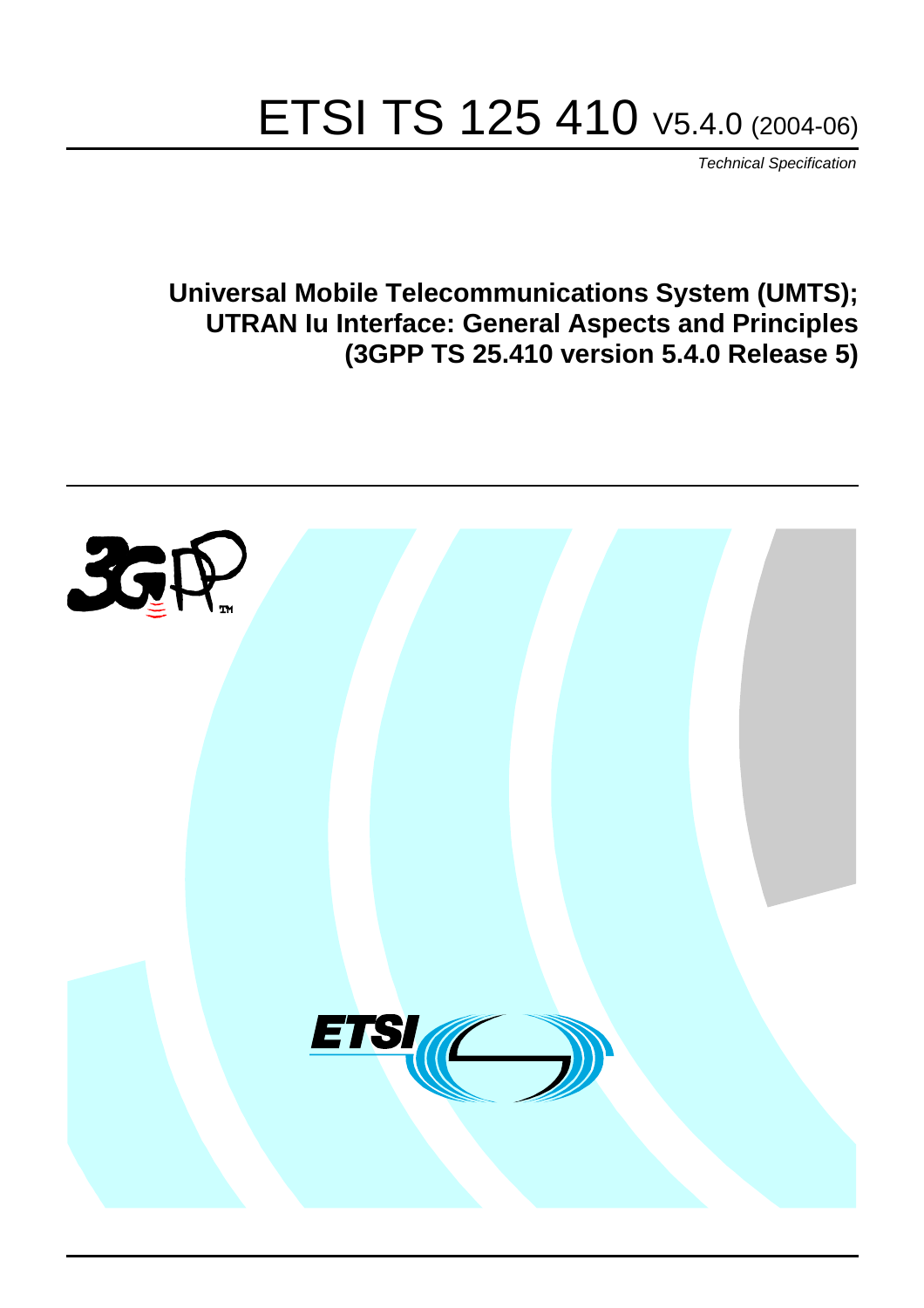Reference RTS/TSGR-0325410v540

> Keywords UMTS

#### **ETSI**

#### 650 Route des Lucioles F-06921 Sophia Antipolis Cedex - FRANCE

Tel.: +33 4 92 94 42 00 Fax: +33 4 93 65 47 16

Siret N° 348 623 562 00017 - NAF 742 C Association à but non lucratif enregistrée à la Sous-Préfecture de Grasse (06) N° 7803/88

#### **Important notice**

Individual copies of the present document can be downloaded from: [http://www.etsi.org](http://www.etsi.org/)

The present document may be made available in more than one electronic version or in print. In any case of existing or perceived difference in contents between such versions, the reference version is the Portable Document Format (PDF). In case of dispute, the reference shall be the printing on ETSI printers of the PDF version kept on a specific network drive within ETSI Secretariat.

Users of the present document should be aware that the document may be subject to revision or change of status. Information on the current status of this and other ETSI documents is available at <http://portal.etsi.org/tb/status/status.asp>

> If you find errors in the present document, send your comment to: [editor@etsi.org](mailto:editor@etsi.org)

#### **Copyright Notification**

No part may be reproduced except as authorized by written permission. The copyright and the foregoing restriction extend to reproduction in all media.

> © European Telecommunications Standards Institute 2004. All rights reserved.

**DECT**TM, **PLUGTESTS**TM and **UMTS**TM are Trade Marks of ETSI registered for the benefit of its Members. **TIPHON**TM and the **TIPHON logo** are Trade Marks currently being registered by ETSI for the benefit of its Members. **3GPP**TM is a Trade Mark of ETSI registered for the benefit of its Members and of the 3GPP Organizational Partners.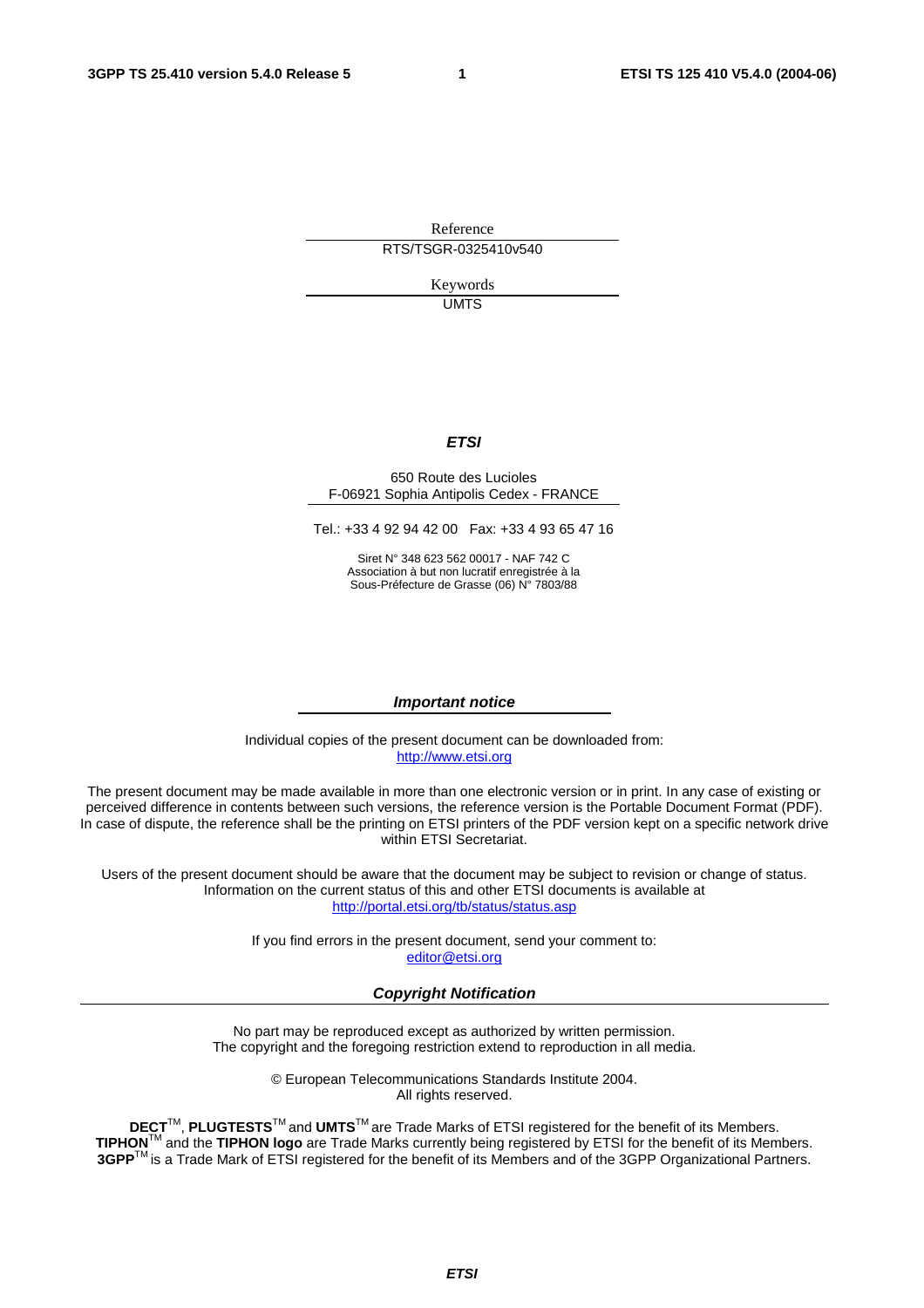## Intellectual Property Rights

IPRs essential or potentially essential to the present document may have been declared to ETSI. The information pertaining to these essential IPRs, if any, is publicly available for **ETSI members and non-members**, and can be found in ETSI SR 000 314: *"Intellectual Property Rights (IPRs); Essential, or potentially Essential, IPRs notified to ETSI in respect of ETSI standards"*, which is available from the ETSI Secretariat. Latest updates are available on the ETSI Web server (<http://webapp.etsi.org/IPR/home.asp>).

Pursuant to the ETSI IPR Policy, no investigation, including IPR searches, has been carried out by ETSI. No guarantee can be given as to the existence of other IPRs not referenced in ETSI SR 000 314 (or the updates on the ETSI Web server) which are, or may be, or may become, essential to the present document.

### Foreword

This Technical Specification (TS) has been produced by ETSI 3rd Generation Partnership Project (3GPP).

The present document may refer to technical specifications or reports using their 3GPP identities, UMTS identities or GSM identities. These should be interpreted as being references to the corresponding ETSI deliverables.

The cross reference between GSM, UMTS, 3GPP and ETSI identities can be found under <http://webapp.etsi.org/key/queryform.asp>.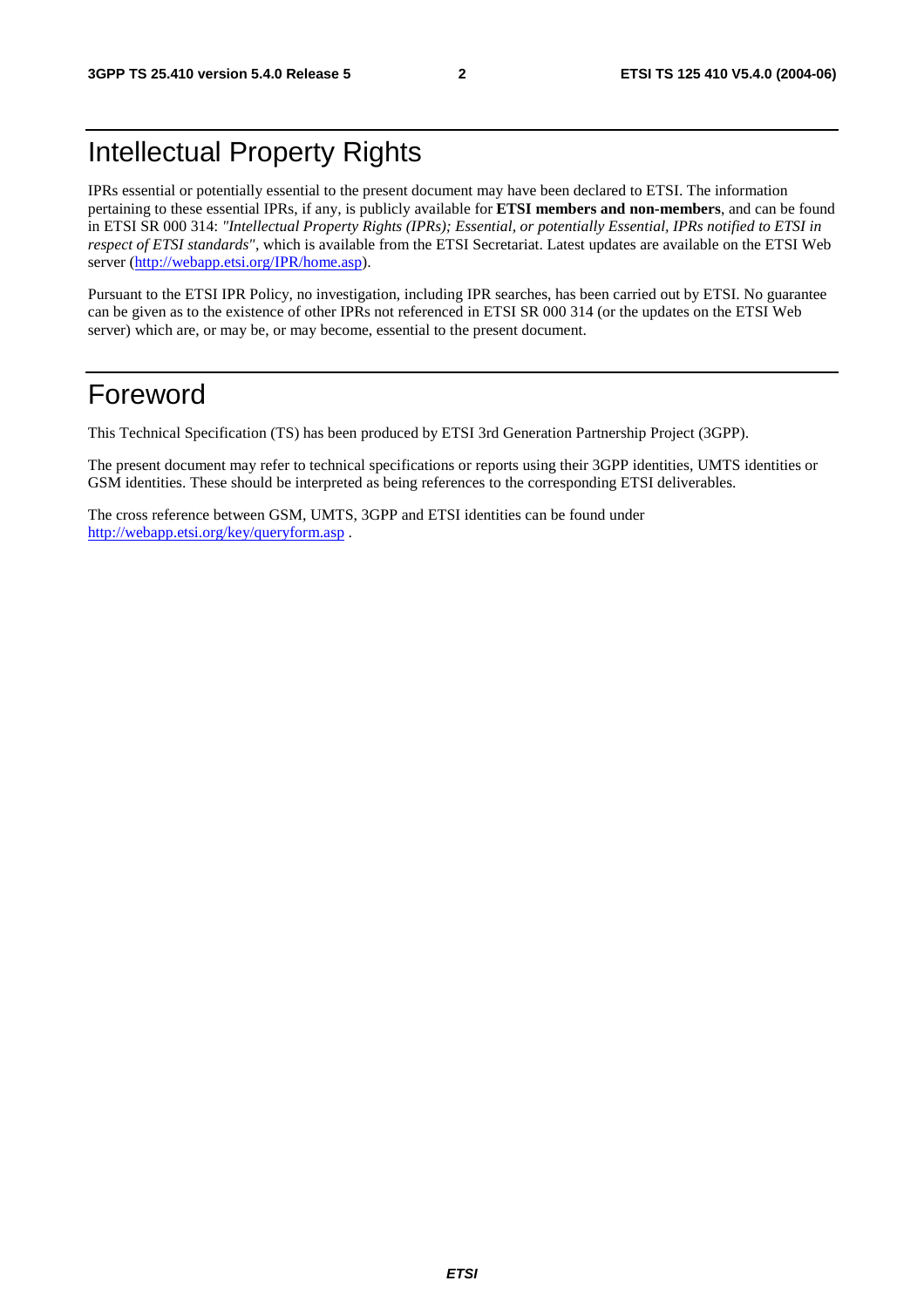$\mathbf{3}$ 

## Contents

| 1                |  |  |  |  |  |  |  |
|------------------|--|--|--|--|--|--|--|
| 2                |  |  |  |  |  |  |  |
| 3                |  |  |  |  |  |  |  |
| 3.1<br>3.2       |  |  |  |  |  |  |  |
| 3.3              |  |  |  |  |  |  |  |
| 4                |  |  |  |  |  |  |  |
| 4.1              |  |  |  |  |  |  |  |
| 4.1.1            |  |  |  |  |  |  |  |
| 4.1.2            |  |  |  |  |  |  |  |
| 4.1.3            |  |  |  |  |  |  |  |
| 4.2              |  |  |  |  |  |  |  |
| 4.3              |  |  |  |  |  |  |  |
| 4.4              |  |  |  |  |  |  |  |
| 4.5              |  |  |  |  |  |  |  |
| 4.5.1            |  |  |  |  |  |  |  |
| 4.5.1.1          |  |  |  |  |  |  |  |
| 4.5.1.1.1        |  |  |  |  |  |  |  |
| 4.5.1.1.2        |  |  |  |  |  |  |  |
| 4.5.1.1.3        |  |  |  |  |  |  |  |
| 4.5.1.1.4        |  |  |  |  |  |  |  |
| 4.5.1.2          |  |  |  |  |  |  |  |
| 4.5.2<br>4.5.2.1 |  |  |  |  |  |  |  |
| 4.5.2.2          |  |  |  |  |  |  |  |
| 4.5.2.3          |  |  |  |  |  |  |  |
| 4.5.3            |  |  |  |  |  |  |  |
|                  |  |  |  |  |  |  |  |
| 5                |  |  |  |  |  |  |  |
| 5.1              |  |  |  |  |  |  |  |
| 5.2              |  |  |  |  |  |  |  |
| 5.2.1<br>5.2.2   |  |  |  |  |  |  |  |
| 5.2.3            |  |  |  |  |  |  |  |
| 5.2.4            |  |  |  |  |  |  |  |
| 5.3              |  |  |  |  |  |  |  |
| 5.3.1            |  |  |  |  |  |  |  |
| 5.3.2            |  |  |  |  |  |  |  |
| 5.4              |  |  |  |  |  |  |  |
| 5.4.1            |  |  |  |  |  |  |  |
| 5.4.2            |  |  |  |  |  |  |  |
| 5.4.3            |  |  |  |  |  |  |  |
| 5.4.4            |  |  |  |  |  |  |  |
| 5.4.5            |  |  |  |  |  |  |  |
| 5.4.6            |  |  |  |  |  |  |  |
| 5.4.7            |  |  |  |  |  |  |  |
| 5.4.8            |  |  |  |  |  |  |  |
| 5.5              |  |  |  |  |  |  |  |
| 5.5.1            |  |  |  |  |  |  |  |
| 5.5.2            |  |  |  |  |  |  |  |
| 5.6              |  |  |  |  |  |  |  |
|                  |  |  |  |  |  |  |  |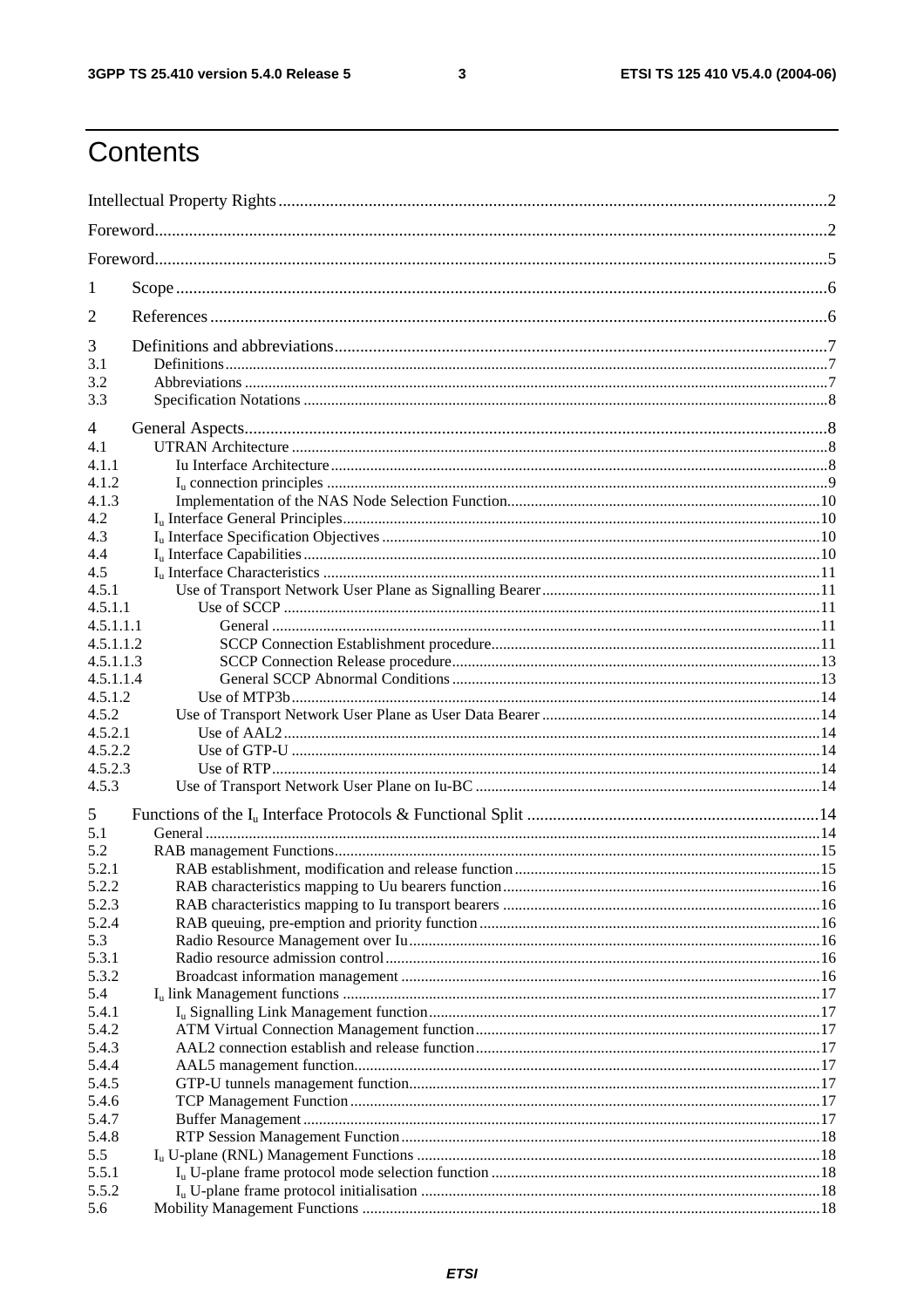| 5.6.1   |                               |  |  |  |  |  |  |
|---------|-------------------------------|--|--|--|--|--|--|
| 5.6.2   |                               |  |  |  |  |  |  |
| 5.6.2.1 |                               |  |  |  |  |  |  |
| 5.6.2.2 |                               |  |  |  |  |  |  |
| 5.6.2.3 |                               |  |  |  |  |  |  |
| 5.6.2A  |                               |  |  |  |  |  |  |
| 5.6.3   |                               |  |  |  |  |  |  |
| 5.6.4   |                               |  |  |  |  |  |  |
| 5.7     |                               |  |  |  |  |  |  |
| 5.7.1   |                               |  |  |  |  |  |  |
| 5.7.1.1 |                               |  |  |  |  |  |  |
| 5.7.1.2 |                               |  |  |  |  |  |  |
| 5.7.2   |                               |  |  |  |  |  |  |
| 5.7.2.1 |                               |  |  |  |  |  |  |
| 5.7.2.2 |                               |  |  |  |  |  |  |
| 5.8     |                               |  |  |  |  |  |  |
| 5.8.1   |                               |  |  |  |  |  |  |
| 5.8.2   |                               |  |  |  |  |  |  |
| 5.8.3   |                               |  |  |  |  |  |  |
| 5.8.4   |                               |  |  |  |  |  |  |
| 5.9     |                               |  |  |  |  |  |  |
| 5.9.1   |                               |  |  |  |  |  |  |
| 5.9.2   |                               |  |  |  |  |  |  |
| 5.9.3   |                               |  |  |  |  |  |  |
| 6       |                               |  |  |  |  |  |  |
| 6.1     |                               |  |  |  |  |  |  |
| 6.2     |                               |  |  |  |  |  |  |
| 6.3     |                               |  |  |  |  |  |  |
| 6.4     |                               |  |  |  |  |  |  |
| 7       |                               |  |  |  |  |  |  |
| 7.1     |                               |  |  |  |  |  |  |
| 7.2     |                               |  |  |  |  |  |  |
| 7.3     |                               |  |  |  |  |  |  |
| 7.4     |                               |  |  |  |  |  |  |
| 7.5     |                               |  |  |  |  |  |  |
| 7.6     |                               |  |  |  |  |  |  |
| 7.7     |                               |  |  |  |  |  |  |
|         | <b>Annex A (informative):</b> |  |  |  |  |  |  |
|         |                               |  |  |  |  |  |  |
|         |                               |  |  |  |  |  |  |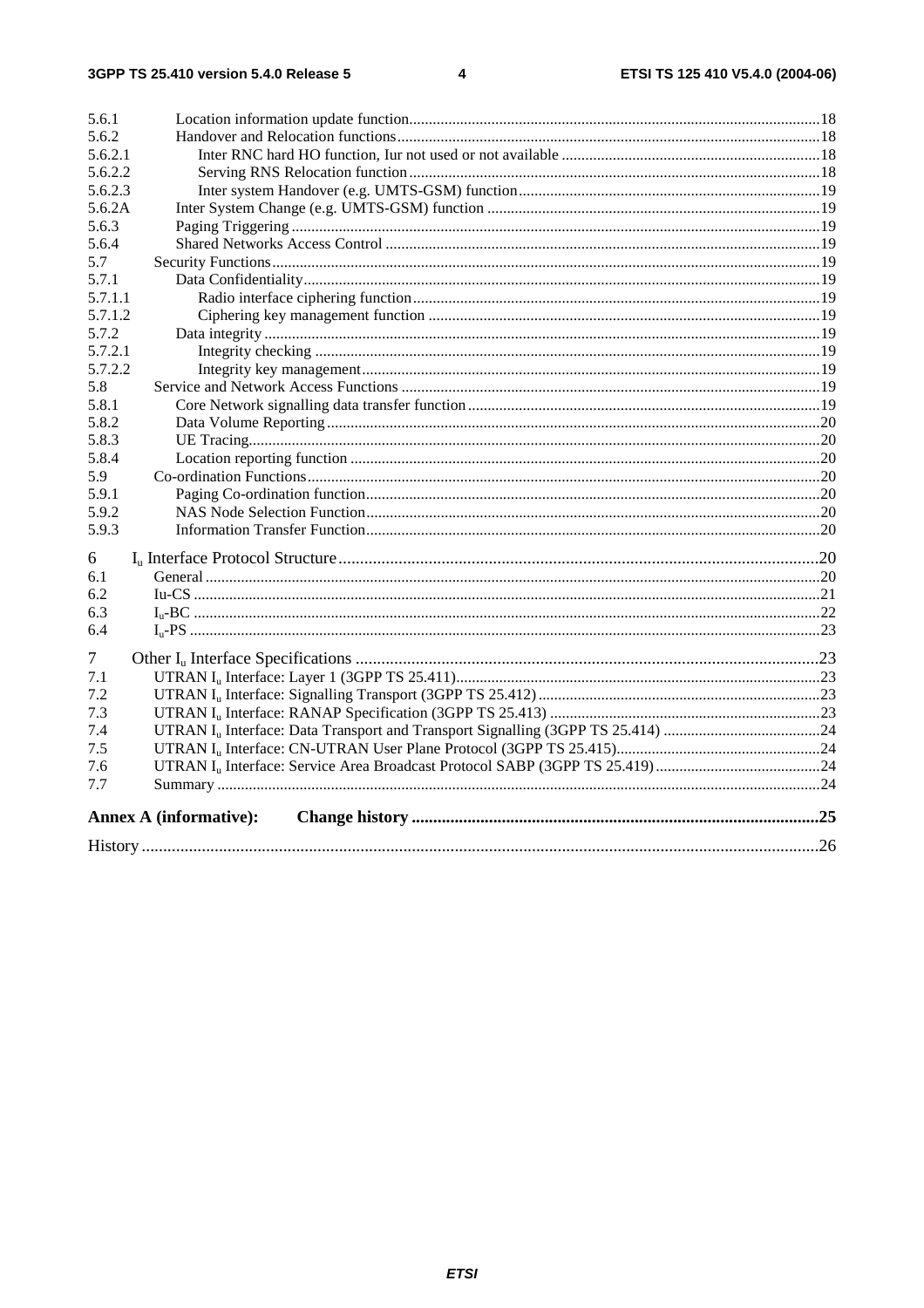## Foreword

This Technical Specification (TS) has been produced by the 3<sup>rd</sup> Generation Partnership Project (3GPP).

The contents of the present document are subject to continuing work within the TSG and may change following formal TSG approval. Should the TSG modify the contents of the present document, it will be re-released by the TSG with an identifying change of release date and an increase in version number as follows:

Version x.y.z

where:

- x the first digit:
	- 1 presented to TSG for information;
	- 2 presented to TSG for approval;
	- 3 or greater indicates TSG approved document under change control.
- y the second digit is incremented for all changes of substance, i.e. technical enhancements, corrections, updates, etc.
- z the third digit is incremented when editorial only changes have been incorporated in the document.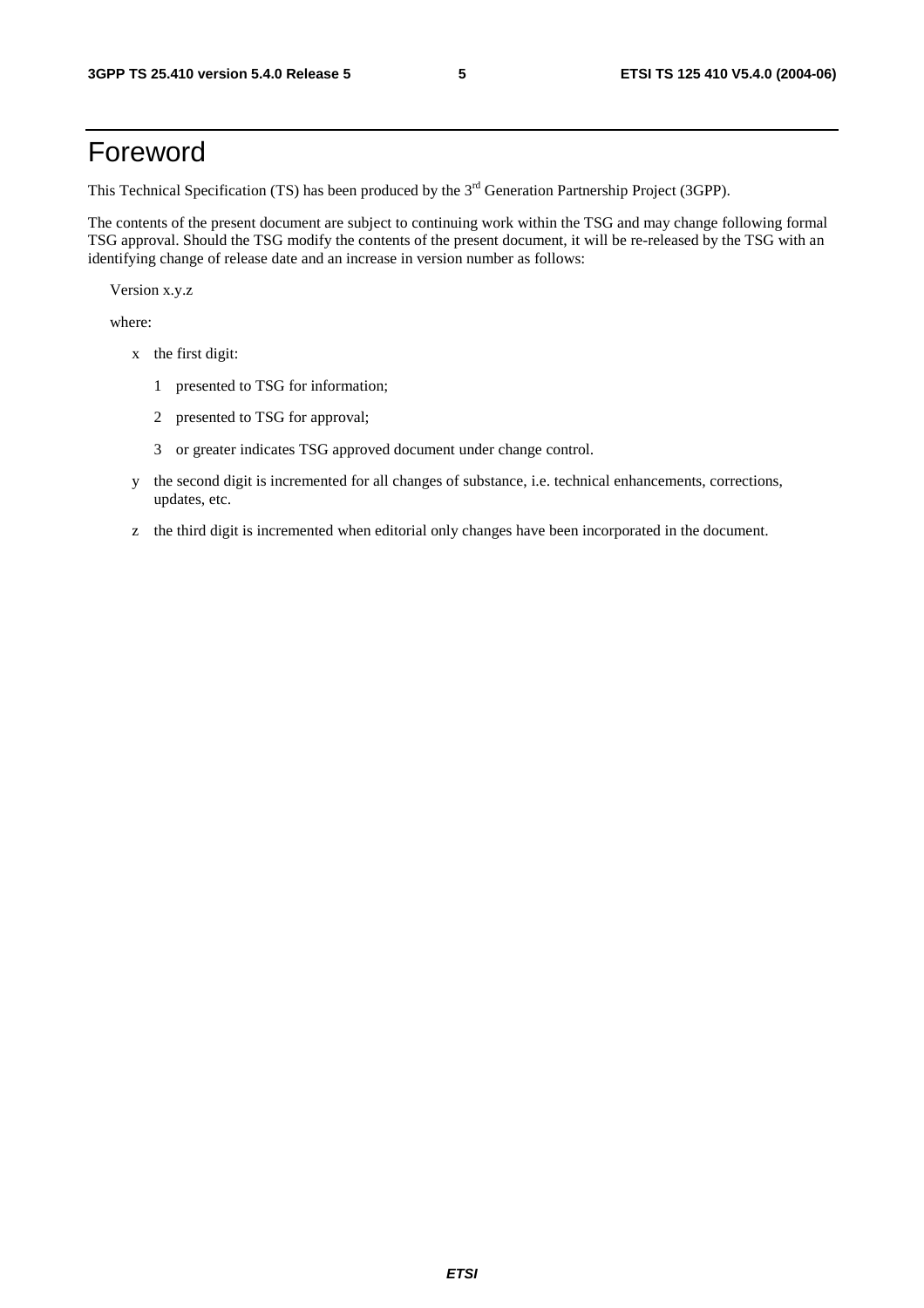### 1 Scope

The present document is an introduction to the 3GPP TS 25.41x series of Technical Specifications that define the Iu interface for the interconnection of Radio Network Controller (RNC) component of the UMTS Terrestrial Radio Access Network (UTRAN) to the Core Network of the UMTS system.

## 2 References

The following documents contain provisions which, through reference in this text, constitute provisions of the present document.

- References are either specific (identified by date of publication, edition number, version number, etc.) or non-specific.
- For a specific reference, subsequent revisions do not apply.
- For a non-specific reference, the latest version applies. In the case of a reference to a 3GPP document (including a GSM document), a non-specific reference implicitly refers to the latest version of that document *in the same Release as the present document*.
- [1] 3GPP TS 25.401: "UTRAN Overall Description".
- [2] 3GPP TR 23.930: "Iu Principles".
- [3] 3GPP TS 23.110: "UMTS Access Stratum Services and Functions".
- [4] 3GPP TS 25.411: "UTRAN Iu Interface Layer 1".
- [5] 3GPP TS 25.412: "UTRAN Iu Interface Signalling Transport".
- [6] 3GPP TS 25.413: "UTRAN Iu Interface RANAP Signalling".
- [7] 3GPP TS 25.414: "UTRAN Iu Interface Data Transport and Transport Signalling"
- [8] 3GPP TS 25.415: "UTRAN Iu Interface User Plane Protocols".
- [9] ITU-T Recommendation Q.711 (07/1996): "Functional description of the signalling connection control part".
- [10] ITU-T Recommendation Q.712 (07/1996): "Definition and function of signalling connection control part messages".
- [11] ITU-T Recommendation Q.713 (07/1996): "Signalling connection control part formats and codes".
- [12] ITU-T Recommendation Q.714 (07/1996): "Signalling connection control part procedures".
- [13] 3GPP TS 23.003: "Numbering, Addressing and Identification".
- [14] 3GPP TS 25.419: "UTRAN Iu Interface: Service Area Broadcast Protocol SABP".
- [15] 3GPP TS 23.153: "Out of Band Transcoder Control; Stage 2".
- [16] ITU-T Recommendation Q.2630.1: "AAL type 2 signalling protocol (Capability Set 1)".
- [17] ITU-T Recommendation Q.2630.2: "AAL type 2 signalling protocol Capability Set 2".
- [18] INTERNET-DRAFT, G. Sidebottom et al, "SS7 MTP3-User Adaptation Layer (M3UA)", draftietf-sigtran-m3ua-12.txt, February 2002.
- [19] IETF RFC 1889(01/1996): "RTP: A Transport Protocol for Real Time Applications".
- [20] IETF RFC 768 (08/1980): "User Datagram Protocol".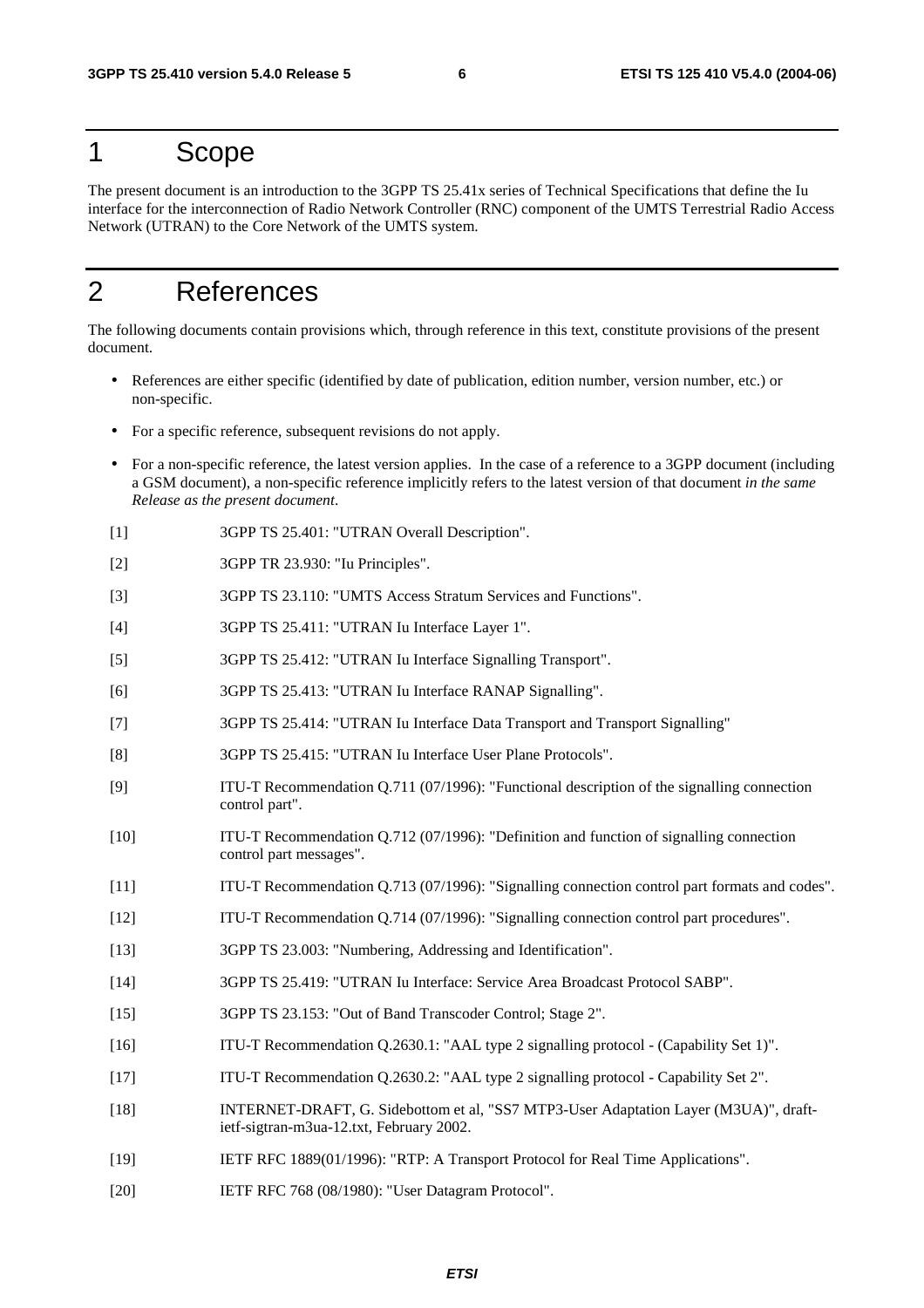- [21] IETF RFC 793 (09/1981): "TCP, Transmission Control Protocol".
- [22] **IETF RFC 791 (09/1981): "Internet Protocol".**
- [23] IETF RFC 2460 (12/1998): "Internet Protocol, Version 6 (IPv6) Specification".
- [24] IETF RFC 2960 (10/2000): "Stream Control Transmission Protocol".
- [25] 3GPP TS 23.236: "Intra-domain connection of Radio Access Network (RAN) nodes to multiple Core Network (CN) nodes".

## 3 Definitions and abbreviations

### 3.1 Definitions

For the purposes of the present document, the terms and definitions given in [1] apply.

## 3.2 Abbreviations

For the purposes of the present document, the following abbreviations apply:

| 3G-MSC        | 3 <sup>rd</sup> Generation Mobile Switching Centre   |
|---------------|------------------------------------------------------|
| 3G-SGSN       | 3 <sup>rd</sup> Generation Serving GPRS Support Node |
| AAL           | <b>ATM Adaptation Layer</b>                          |
| <b>ATM</b>    | <b>Asynchronous Transfer Mode</b>                    |
| <b>BC</b>     | <b>Broadcast</b>                                     |
| <b>BSSMAP</b> | Base Station Subsystem Management Application Part   |
| <b>CBS</b>    | Cell Broadcast Service                               |
| CC            | <b>Connection Confirm</b>                            |
| <b>CN</b>     | <b>Core Network</b>                                  |
| <b>CR</b>     | <b>Connection Release</b>                            |
| <b>CREF</b>   | <b>Connection Refusal</b>                            |
| CS            | Circuit Switched                                     |
| <b>GT</b>     | Global Title                                         |
| GTP-U         | <b>GPRS Tunnelling Protocol</b>                      |
| <b>IMSI</b>   | International Mobile Subscriber Identity             |
| IP            | <b>Internet Protocol</b>                             |
| <b>ISDN</b>   | <b>Integrated Services Digital Network</b>           |
| LA            | <b>Location Area</b>                                 |
| M3UA          | MTP3 User Adaptation Layer                           |
| <b>NAS</b>    | Non Access Stratum                                   |
| <b>NNSF</b>   | <b>NAS Node Selection Function</b>                   |
| O&M           | <b>Operation and Maintenance</b>                     |
| <b>PLMN</b>   | <b>Public Land Mobile Network</b>                    |
| <b>PS</b>     | Packet Switched                                      |
| <b>PSTN</b>   | Public Switched Telephone Network                    |
| <b>PVC</b>    | Permanent Virtual Circuit                            |
| QoS           | Quality of Service                                   |
| RA            | Routing Area                                         |
| <b>RAB</b>    | Radio Access Bearer                                  |
| <b>RANAP</b>  | Radio Access Network Application Part                |
| <b>RLP</b>    | Radio Link Protocol                                  |
| <b>RNC</b>    | Radio Network Controller                             |
| <b>RNL</b>    | Radio Network Layer                                  |
| <b>RRC</b>    | Radio Resource Control                               |
| <b>RTCP</b>   | <b>Real Time Control Protocol</b>                    |
| <b>RTP</b>    | Real Time Protocol                                   |
| <b>SA</b>     | Service Area                                         |
| <b>SABP</b>   | Service Area Broadcast Protocol                      |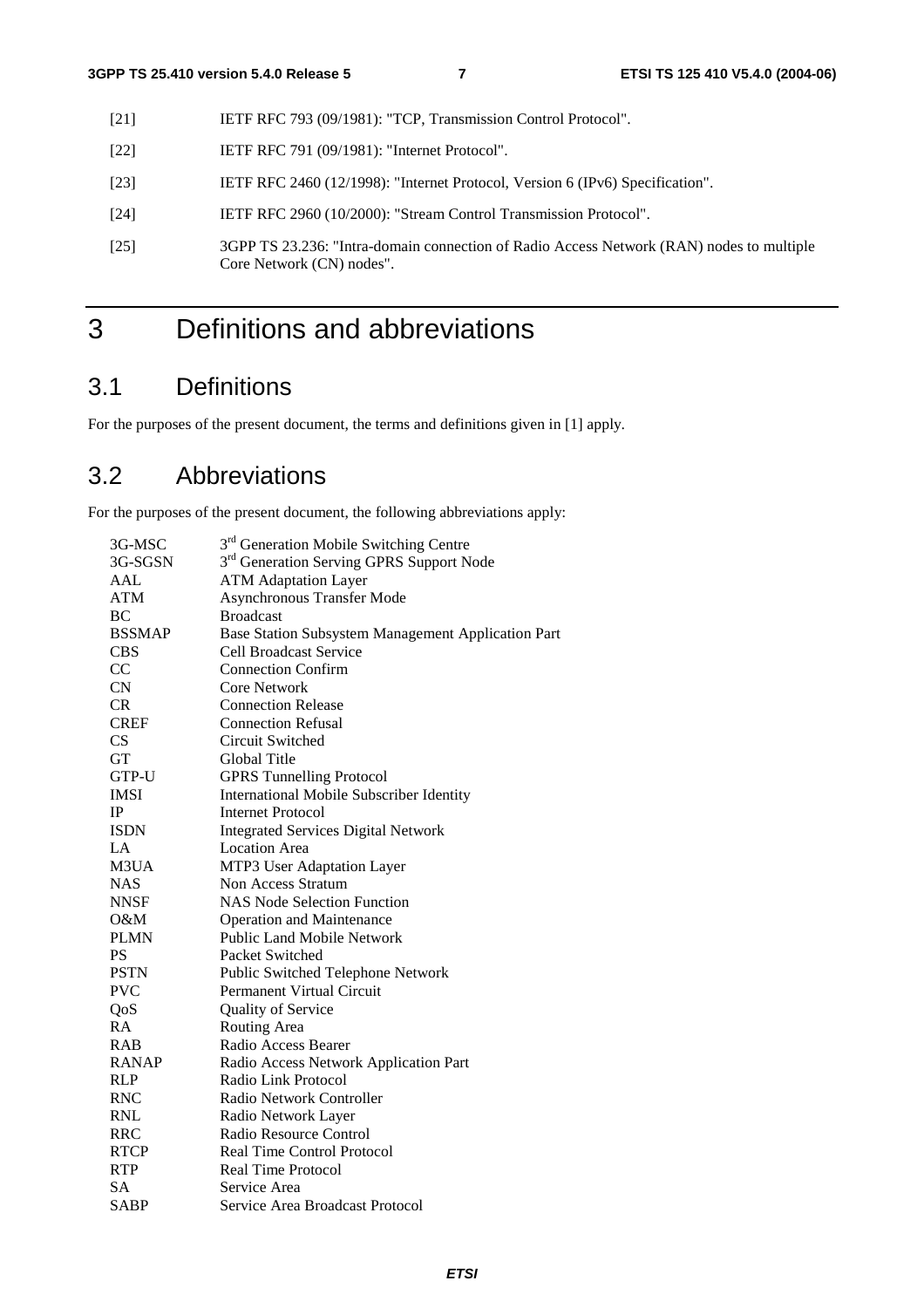| <b>SAP</b>   | Service Access Point                         |
|--------------|----------------------------------------------|
| <b>SCCP</b>  | <b>Signalling Connection Control Part</b>    |
| <b>SCTP</b>  | <b>Stream Control Transmission Protocol</b>  |
| <b>SNA</b>   | Shared Network Area                          |
| <b>SPC</b>   | <b>Signalling Point Code</b>                 |
| <b>SRNS</b>  | Serving Radio Network Subsystem              |
| <b>SSN</b>   | Sub-System Number                            |
| <b>SVC</b>   | <b>Switched Virtual Circuit</b>              |
| <b>TCP</b>   | <b>Transmission Control Protocol</b>         |
| UE           | User Equipment                               |
| <b>UDP</b>   | User Datagram Protocol                       |
| UP           | User Plane                                   |
| <b>URA</b>   | <b>UTRAN Registration Area</b>               |
| <b>UTRAN</b> | <b>UMTS Terrestrial Radio Access Network</b> |
| VC.          | Virtual Circuit                              |
|              |                                              |

## 3.3 Specification Notations

For the purposes of the present document, the following notations apply:

| Procedure | When referring to a procedure in the specification the Procedure Name is written with the first<br>letters in each word in upper case characters followed by the word "procedure", e.g. Radio<br>Network Layer procedures.   |
|-----------|------------------------------------------------------------------------------------------------------------------------------------------------------------------------------------------------------------------------------|
| Message   | When referring to a message in the specification the MESSAGE NAME is written with all letters<br>in upper case characters followed by the word "message", e.g. RADIO LINK SETUP REQUEST<br>message.                          |
| Frame     | When referring to a control or data frame in the specification the CONTROL/DATA FRAME<br>NAME is written with all letters in upper case characters followed by the words "control/data"<br>frame", e.g. DCH transport frame. |

## 4 General Aspects

### 4.1 UTRAN Architecture

### 4.1.1 Iu Interface Architecture

The overall UMTS architecture and UTRAN architectures are described in [1]. This subclause specifies only the architecture of the Iu interface, and shall not constrain the network architecture of either Core or Radio Access Networks.

The  $I_{\text{u}}$  interface is specified at the boundary between the Core Network and UTRAN. Figure 4.1 depicts the logical division of the  $I_u$  interface. From the Iu perspective, the UTRAN access point is an RNC.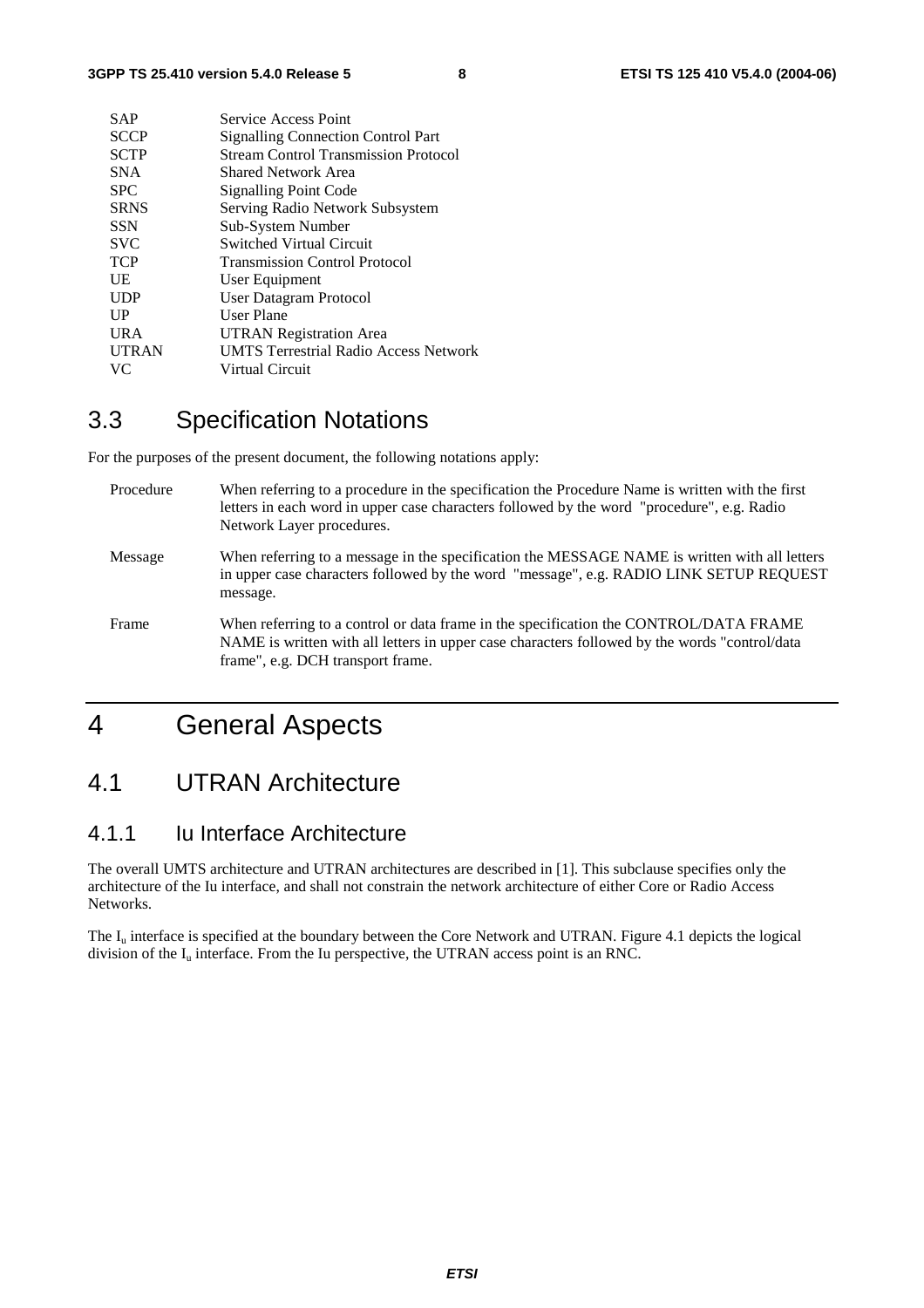

#### **Iu Interface**

#### **Figure 4.1: Iu Interface Architecture**

The Iu interface towards the PS-domain of the core network is called Iu-PS, and the Iu interface towards the CS-domain is called Iu-CS. The differences between Iu-CS and Iu-PS are treated elsewhere in the present document. The Iu interface to the Broadcast domain is called Iu-BC.

There shall not be more than one Iu interface (Iu-PS) towards the PS-domain from any one RNC– except where the NNSF is used, see subclause 4.1.3. Each RNC shall not have more than one Iu interface (Iu-CS) towards its default CN node within the CS domain, but may also have further Iu interfaces (Iu-CS) towards other CN nodes within the CS domain. (See [6] for definition of Default CN node.) These further Iu interfaces (Iu-CS) shall only be used as a result of intra-MSC inter-system handover or SRNS relocation, in the case the anchor CN node directly connects to the target RNC. There may also be more than one Iu interface towards the CS-Domain if the NNSF is used – see subclause 4.1.3. There shall not be more than one Iu interface (Iu-BC) from an RNC towards the Broadcast domain.

In the separated core network architecture, this means that there shall be separate signalling and user data connections towards the PS and CS domains – this applies in both transport and radio network layers.

In the combined architecture, there shall be separate connections in the user plane towards the PS and CS domains (in both transport and radio network layers). In the control plane, there shall be separate SCCP connections to the two logical domains.

In either architecture, there can be several RNCs within UTRAN and so UTRAN may have several  $I_u$  access points towards the Core Network. As a minimum, each Iu access point (in UTRAN or CN) shall independently fulfil the requirements of the relevant Iu specifications (25.41x series – see clause 7).

#### 4.1.2 Iu connection principles

The Iu interface has a hierarchical architecture where one higher layer entity controls several lower layer entities. The hierarchy for the CN - UTRAN signalling connection end points is described below:

- Each CN Access Point may be connected to one or more UTRAN Access Points.
- For the PS domain, each UTRAN Access Point shall not be connected to more than one CN Access Point except where the NNSF is used, see subclause 4.1.3.
- For the CS domain, each UTRAN Access Point may be connected to one or more CN Access Points.
- For the BC domain, each UTRAN Access Point may be connected to one CN Access Point only.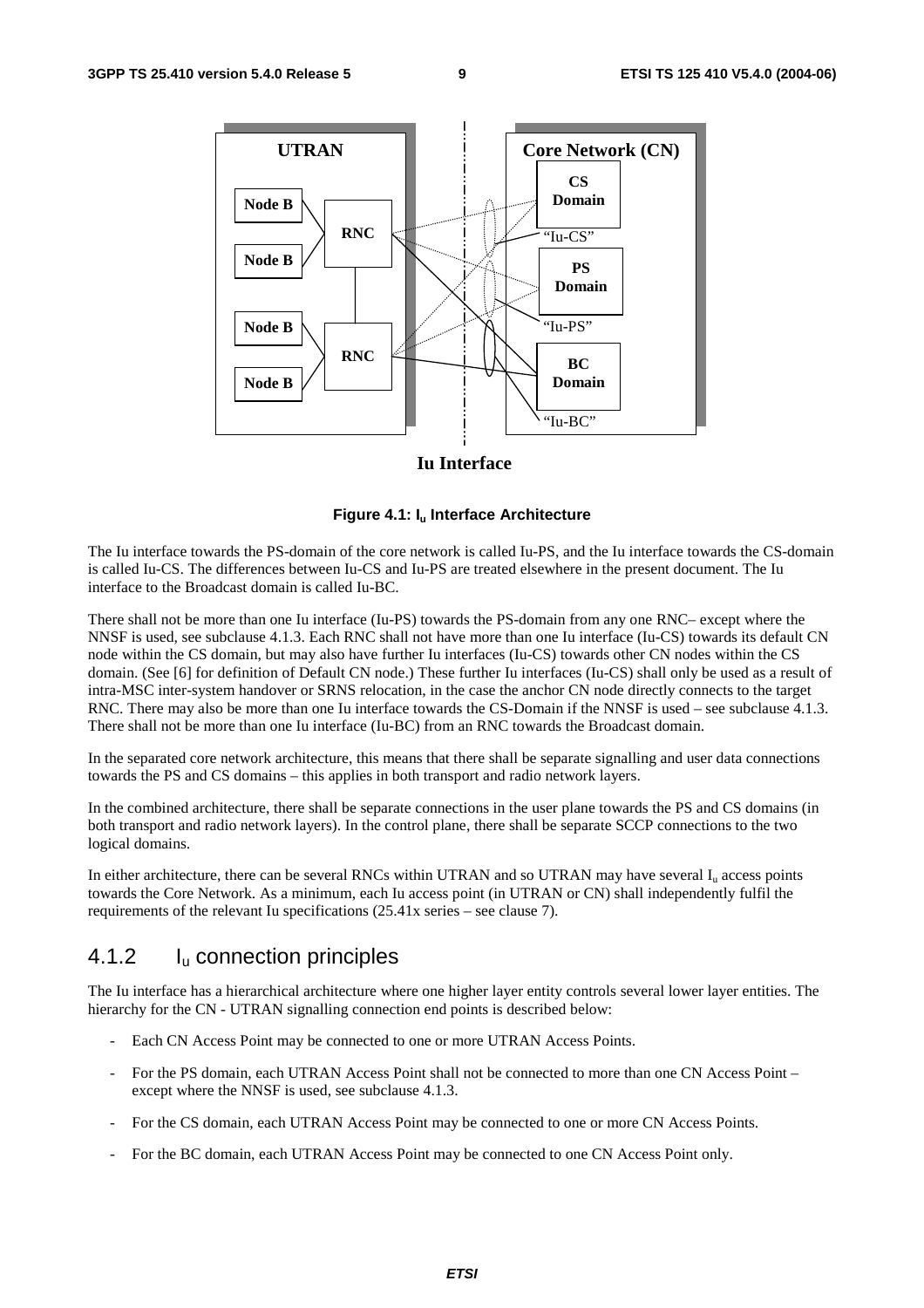### 4.1.3 Implementation of the NAS Node Selection Function

The optional NAS Node Selection Function (NNSF) is described in [x1].

If the NAS Node Selection Function is used by an RNC:

There may be more than one Iu interface (Iu-CS) towards the CS domain and/or more than one Iu interface (Iu-PS) towards the PS-domain from this RNC.

### 4.2 I<sub>u</sub> Interface General Principles

From a UTRAN perspective, maximising the commonality of the various protocols that flow on the Iu interface is desirable. This means at the minimum that:

- A common set of radio access bearer services will be offered by UTRAN to the Core Network nodes, regardless of their type (e.g. 3G-MSC or 3G-SGSN).

There will be a common functional split between UTRAN and the Core Network nodes, regardless of their type (e.g. 3G-MSC or 3G-SGSN).

Signalling in the radio network control plane shall not depend on the specific choice of transport layers.

### 4.3 I<sub>u</sub> Interface Specification Objectives

The following objectives are partly derived from [2].

The  $I<sub>u</sub>$  interface shall be specified such that it can support:

- the interconnection of RNCs with Core Network Access Points within a single PLMN.
- the interconnection of RNCs with Core Network Access Points irrespective of the manufacturer of any of the elements.
- all UMTS services.

The  $I_{\text{u}}$  interface shall facilitate the use of the same RNC, MSC or SGSN in all PLMNs.

The  $I_{\text{u}}$  interface shall facilitate the sharing of transport technology between Iu-PS and Iu-BC.

The  $I_u$  interface shall allow interworking to the GSM Core Network.

Independence between the protocol layers and between control and user planes shall be maintained on the Iu interface.

The  $I_{\text{u}}$  interface shall allow independent evolution of technologies within the Core, Radio Access and Transport Networks.

The  $I_u$  interface shall allow separate evolution of O&M facilities.

The  $I_{\nu}$  interface shall be standardised as an open and multi-vendor interface.

The Iu interface specifications shall facilitate the migration of some services from the CS-domain to the PS-domain. In particular, the RANAP protocol shall be common to both PS and CS domains, and the  $I<sub>u</sub>$  user plane protocol(s) shall be independent of the core network domain (PS or CS), except where a specific feature is only required for one domain.

### 4.4 Iu Interface Capabilities

The following capabilities are derived from the requirements described in [2].

The  $I_{\text{u}}$  interface supports:

- procedures to establish, maintain and release Radio Access Bearers;
- procedures to perform SRNS relocation, intra-system handover, inter-system handover and inter-system change;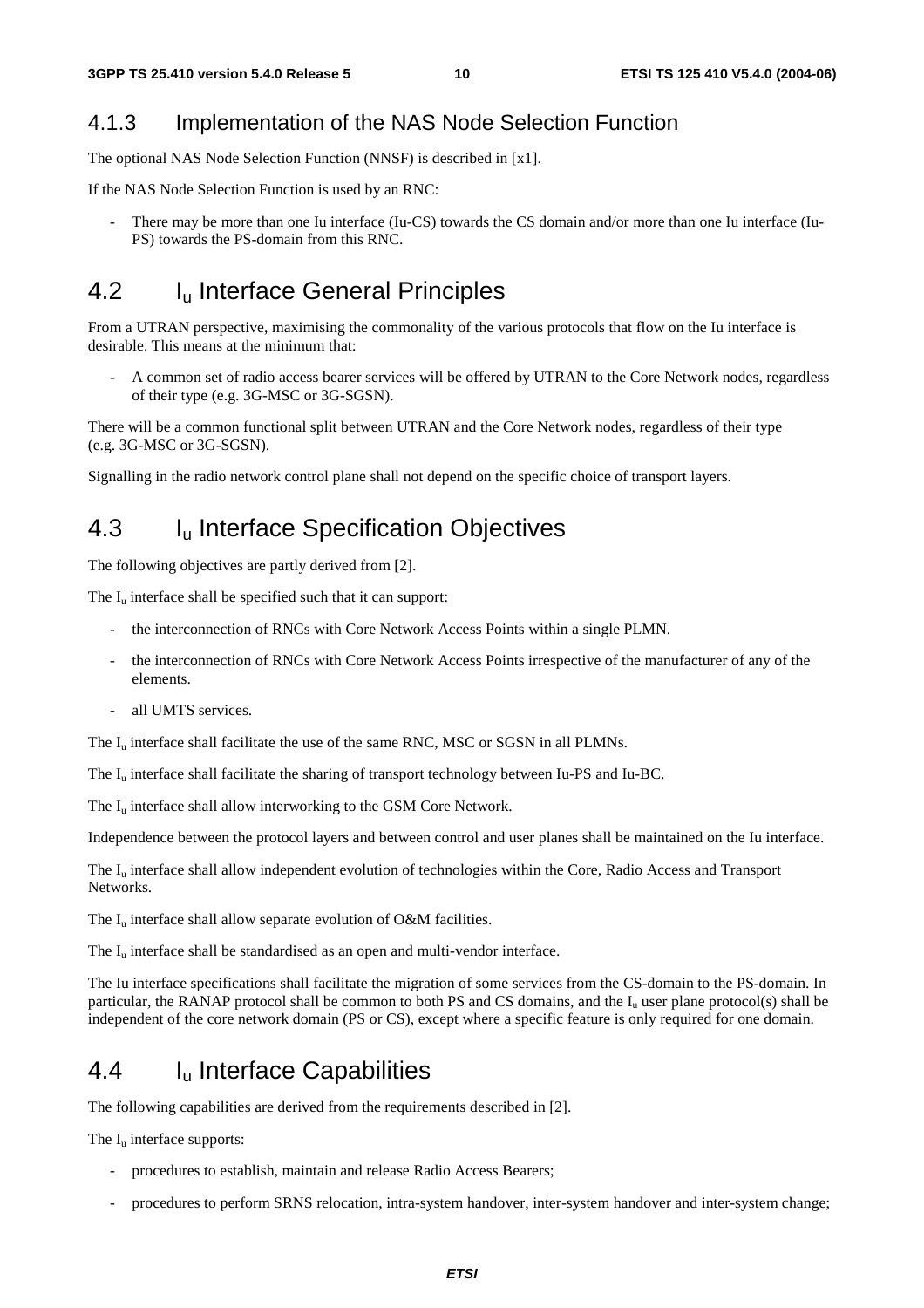- procedures to support the Cell Broadcast service;
- a set of general procedures, not related to a specific UE;
- the separation of each UE on the protocol level for user specific signalling management;
- the transfer of NAS signalling messages between UE and CN;
- location services by transferring requests from the CN to UTRAN, and location information from UTRAN to CN. The location information may comprise a geographical area identifier or global co-ordinates with uncertainty parameters;
- simultaneous access to multiple CN domains for a single UE;
- mechanisms for resource reservation for packet data streams.

## 4.5 Iu Interface Characteristics

### 4.5.1 Use of Transport Network User Plane as Signalling Bearer

4.5.1.1 Use of SCCP

#### 4.5.1.1.1 General

The SCCP is used to support signalling messages between the CNs and the RNC. One user function of the SCCP, called Radio Access Network Application Part (RANAP), is defined. The RANAP uses one signalling connection per active UE and CN for the transfer of layer 3 messages.

Both connectionless and connection-oriented procedures are used to support the RANAP. TS 25.413 explains whether connection oriented or connectionless services should be used for each layer 3 procedure.

RANAP may use SSN, SPC and/or GT and any combination of them as addressing schemes for the SCCP. Which of the available addressing scheme to use for the SCCP is an operator matter.

When GT addressing is utilised, the following settings shall be used:

- SSN Indicator  $= 1$  (RANAP SSN as defined in [13] shall always be included).
- Global Title Indicator  $= 0100$  (GT includes translation type, numbering plan, encoding scheme and nature of address indicator).
- Translation Type =  $0000 0000$  (not used).
- Numbering Plan =  $0001$  (E.163/4).
- Nature of Address Indicator = 000 0100 (International Significant Number).
- Encoding Scheme  $= 0001$  or 0010 (BCD, odd or even).
- Routing indicator = 0 or 1 (route on GT or PC/SSN).

When used, the GT shall be the E.164 address of the relevant node.

The following subclauses describe the use of SCCP connections for RANAP transactions. Subclause 4.5.1.2 describes the connection establishment procedures. Subclause 4.5.1.3 describes the connection release procedures. Subclause 4.5.1.4 describes abnormal conditions.

#### 4.5.1.1.2 SCCP Connection Establishment procedure

A new SCCP connection is established when information related to the communication between a UE and the network has to be exchanged between RNC and CN, and no SCCP connection exists between the CN and the RNC involved, for the concerned UE.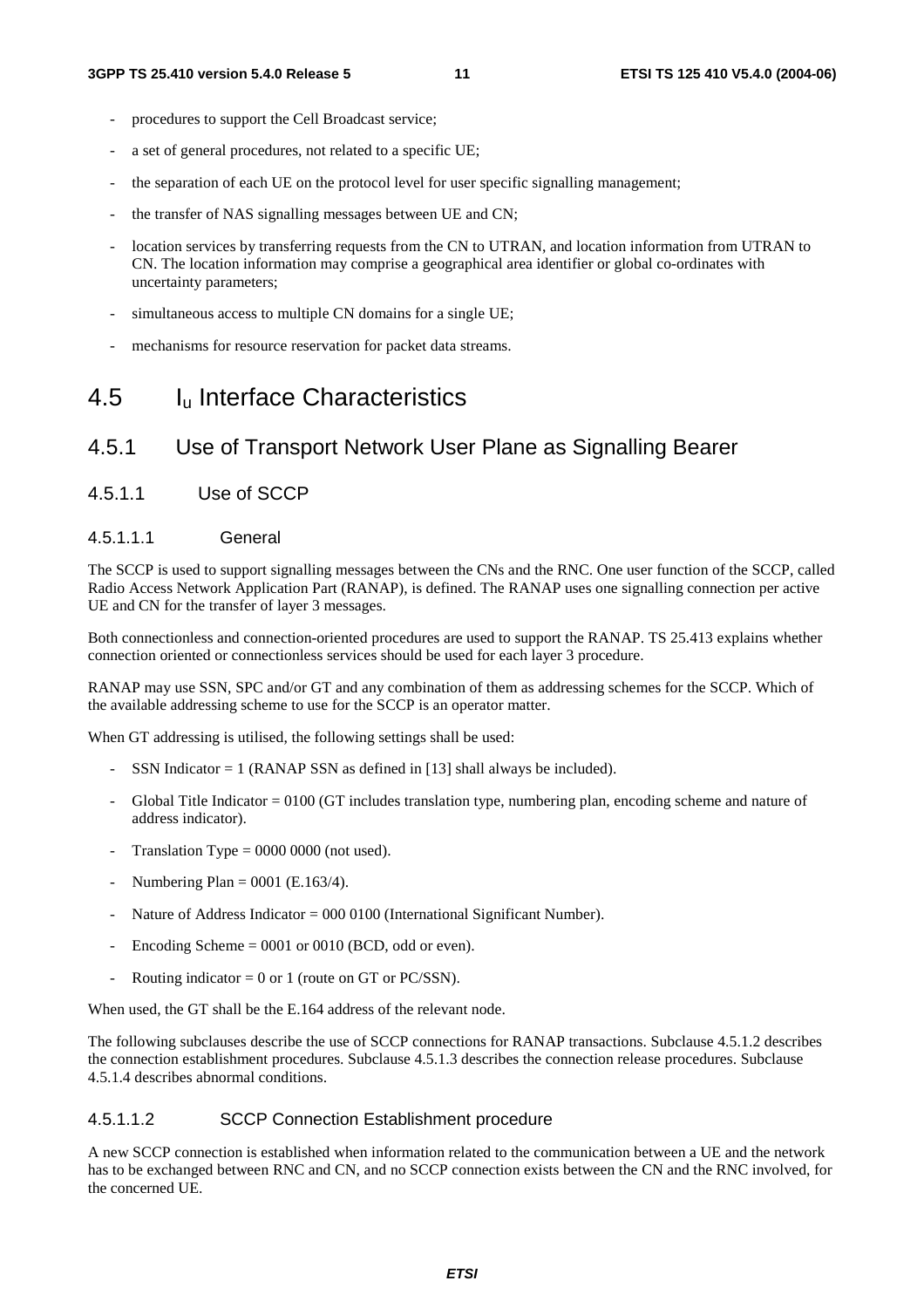Various SCCP connection establishment cases have to be distinguished:

- i) RNC Initiated SCCP Signalling Connection;
- ii) CN Initiated SCCP Signalling Connection.

The above cases are the only cases currently identified for SCCP connection establishment. Others may emerge in the future.

4.5.1.1.2.1 Establishment procedure in case i

The SCCP signalling connection establishment is initiated, by the RNC, at the reception of the first layer 3 non access stratum message from the UE.

#### **Initiation**

The RNC sends SCCP CONNECTION REQUEST message to the Core Network. A RANAP message shall be included in the user data field of the SCCP CONNECTION REQUEST message when the RANAP message size is less than or equal to the maximum size of the user data field in the SCCP CONNECTION REQUEST message. When the RANAP message is longer than the maximum size, the user data field shall not be included in the SCCP CONNECTION REQUEST message.

#### **Termination**

- **successful outcome** 
	- The SCCP CONNECTION CONFIRM message, which may optionally contain a connection oriented RANAP message in the user data field, is returned to the RNC.
- **unsuccessful outcome** 
	- If the SCCP signalling connection establishment fails, an SCCP CONNECTION REFUSAL message will be sent back to the RNC. This message may contain a RANAP message in the user data field.

For more information on how the RANAP procedure Initial UE Message is handled, please see the elementary procedure Initial UE Message in TS 25.413 [6].

```
RNC CN
CR {SSN=RANAP, a1=x, RANAP message or no user data} 
   -------------------------------------------> 
  CC {a1=y,a2=x, RANAP message or no user data} 
    <------------------------------------------ 
                       or 
    CREF{a2=x, RANAP message or no user data} 
    <------------------------------------------ 
           a1 = source local reference, 
        a2 = destination local reference, 
    x = SCCP connection reference at the RNC,
     y = SCCP connection reference at the CN.
```


#### 4.5.1.1.2.2 Establishment procedure in case ii

The SCCP signalling connection establishment is initiated, by the Core Network, in connection with performing a Relocation.

#### **Initiation**

The Core Network initiates the connection establishment by sending an SCCP CONNECTION REQUEST message to the RNC. Optionally, a RANAP message may be included in the user data field of the SCCP CONNECTION REQUEST message.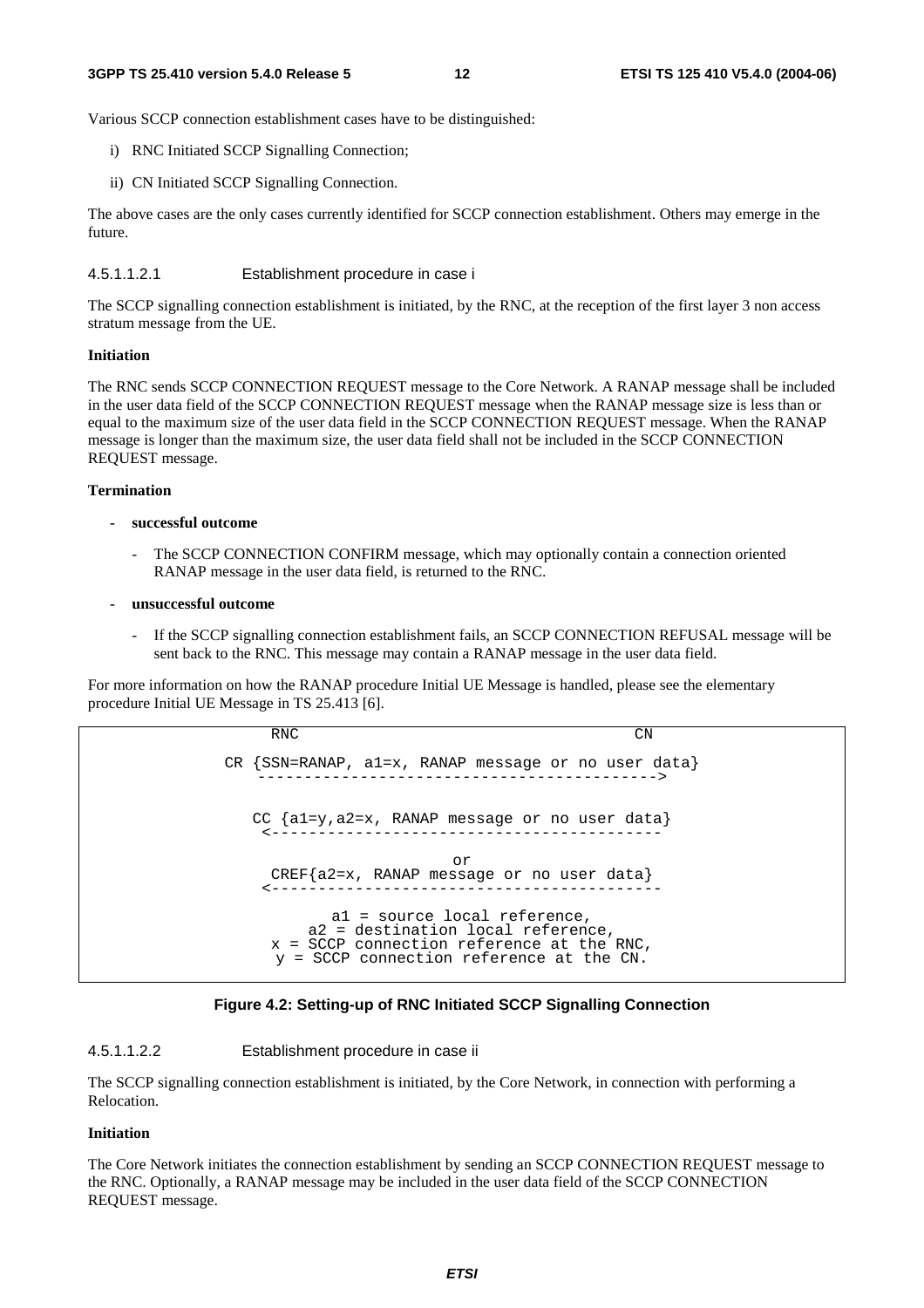#### **Termination**

- **successful outcome** 
	- The SCCP CONNECTION CONFIRM message, which may optionally contain a connection oriented RANAP message in the user data field, is returned to the Core Network.
- **unsuccessful outcome** 
	- If the SCCP signalling connection establishment fails, an SCCP CONNECTION REFUSAL message will be sent back to the Core Network. This message may contain a RANAP message in the user data field.

RNC CN CR {SSN=RANAP, a1=y,RANAP message or no user data} <----------------------------------------- CC {a1=x, a2=y, RANAP message or no user data} ------------------------------------------> or CREF{a2=y, RANAP message or no user data} ------------------------------------------> a1 = source local reference, a2 = destination local reference, x = SCCP connection reference at the RNC, y = SCCP connection reference at the CN.



#### 4.5.1.1.3 SCCP Connection Release procedure

This procedure is always initiated at the Core Network side in normal release case.

An SCCP connection is released when the CN realises that a given signalling connection is no longer required.

The CN sends a SCCP RELEASED message.

The procedure may be initiated at the Core Network side and the RNC side in any abnormal release case.

#### 4.5.1.1.4 General SCCP Abnormal Conditions

If a user-out-of-service information or signalling-point-inaccessible information is received by the RANAP, no new attempt to establish SCCP connections towards the affected point code will be started until the corresponding user-inservice information or signalling-point-accessible information is received.

When a user-out-of-service information or signalling-point-inaccessible is received by the RNC, an optional timer may be started. When the timer expires, all the SCCP connections towards the affected point code will be released. When the user-in-service or signalling-point-accessible is received, the timer is stopped.

If for any reason an SCCP connection is released, the optional timer expires or a connection refusal is received while any of the RANAP procedures are being performed or while a dedicated resource is still allocated, the following actions are taken:

#### **At RNC:**

- Any RNC procedure relating to that connection is abandoned.
- The UTRAN resources allocated to the connection are released.

#### **At Core Network:**

The resources associated with the SCCP connection are cleared as soon as possible.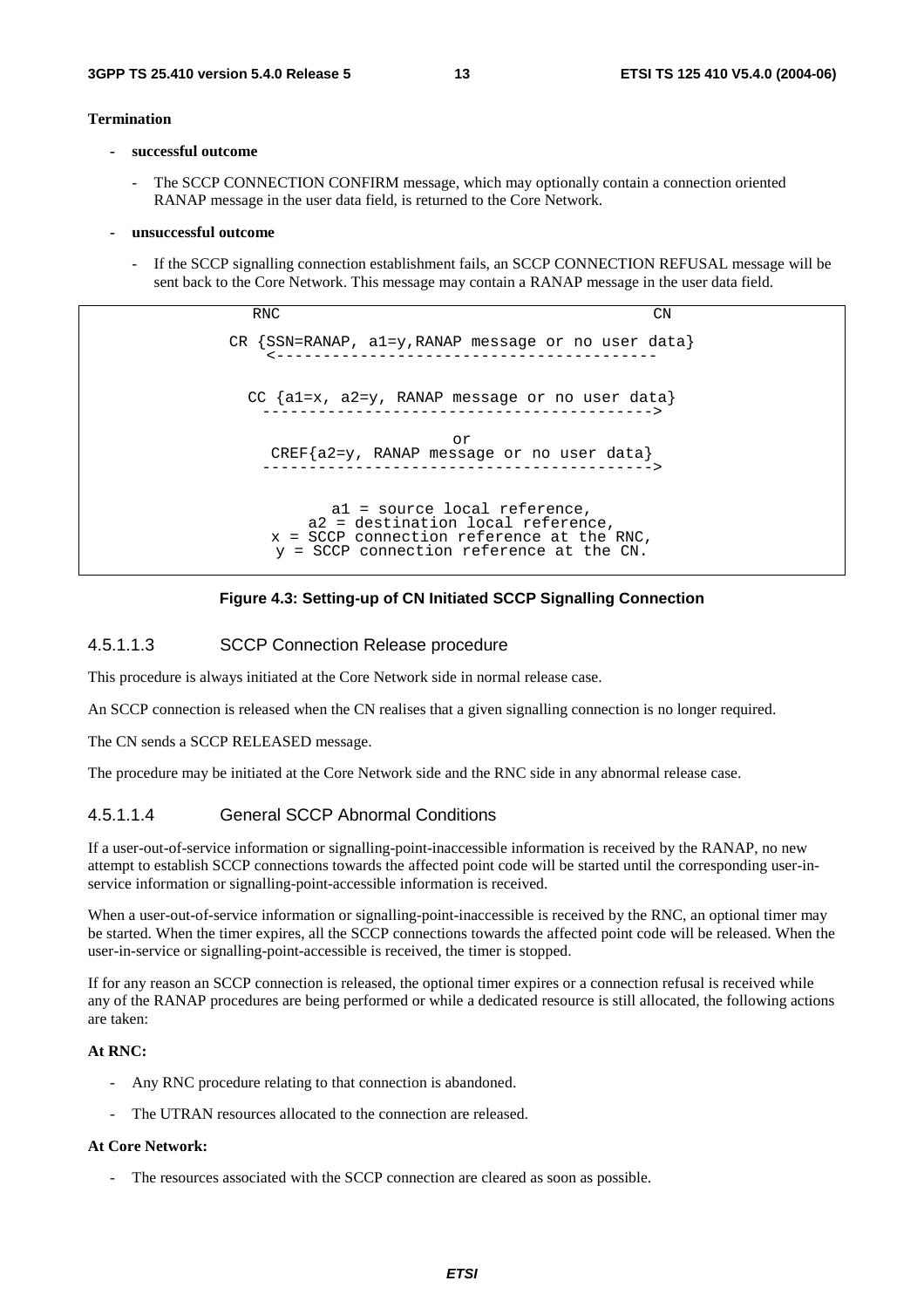#### 4.5.1.2 Use of MTP3b

- For a given MSC, the RNC shall be able to access RANAP and ALCAP either under the same MTP3b destination point code, or under different point codes;
- For a given RNC, the MSC shall be able to access RANAP and ALCAP either under the same MTP3b destination point code, or under different point codes.

#### 4.5.2 Use of Transport Network User Plane as User Data Bearer

#### 4.5.2.1 Use of AAL2

In the ATM transport option AAL2 is used as the user data bearer towards the CS domain.

Q.2630.2 is used as the protocol for dynamically setup AAL-2 connections over Iu towards the CS domain. Q.2630.2 adds new optional capabilities to Q.2630.1.

#### 4.5.2.2 Use of GTP-U

GTP-U is used as the user data bearer towards the PS domain.

RANAP Signalling is used to establish, modify and release the GTP-U tunnels towards the PS domain.

#### 4.5.2.3 Use of RTP

RTP/UDP/IP is used as the user data bearer towards the CS domain in the IP transport option. The use of RTCP [x2] is optional.

RANAP Signalling is used to establish, modify and release RTP sessions towards the CS domain.

#### 4.5.3 Use of Transport Network User Plane on Iu-BC

TCP/IP is used as the bearer for the radio network layer protocol over  $I_u$ -BC.

The TCP connection is normally established by the CN using standard TCP procedures.

A new TCP connection is established by the RNC only when there is information (e.g. failure or restart indications) that needs to be sent from RNC to the CN, and there is no existing TCP connection. The RNC shall establish the connection using standard TCP procedures.

The node that established the connection shall release the TCP connection.

## 5 Functions of the I<sub>u</sub> Interface Protocols & Functional **Split**

### 5.1 General

This subclause defines the functional split between the core network and the UMTS radio access network. In addition, the possible interaction between the functions is defined. The functional split is shown in table 5.1.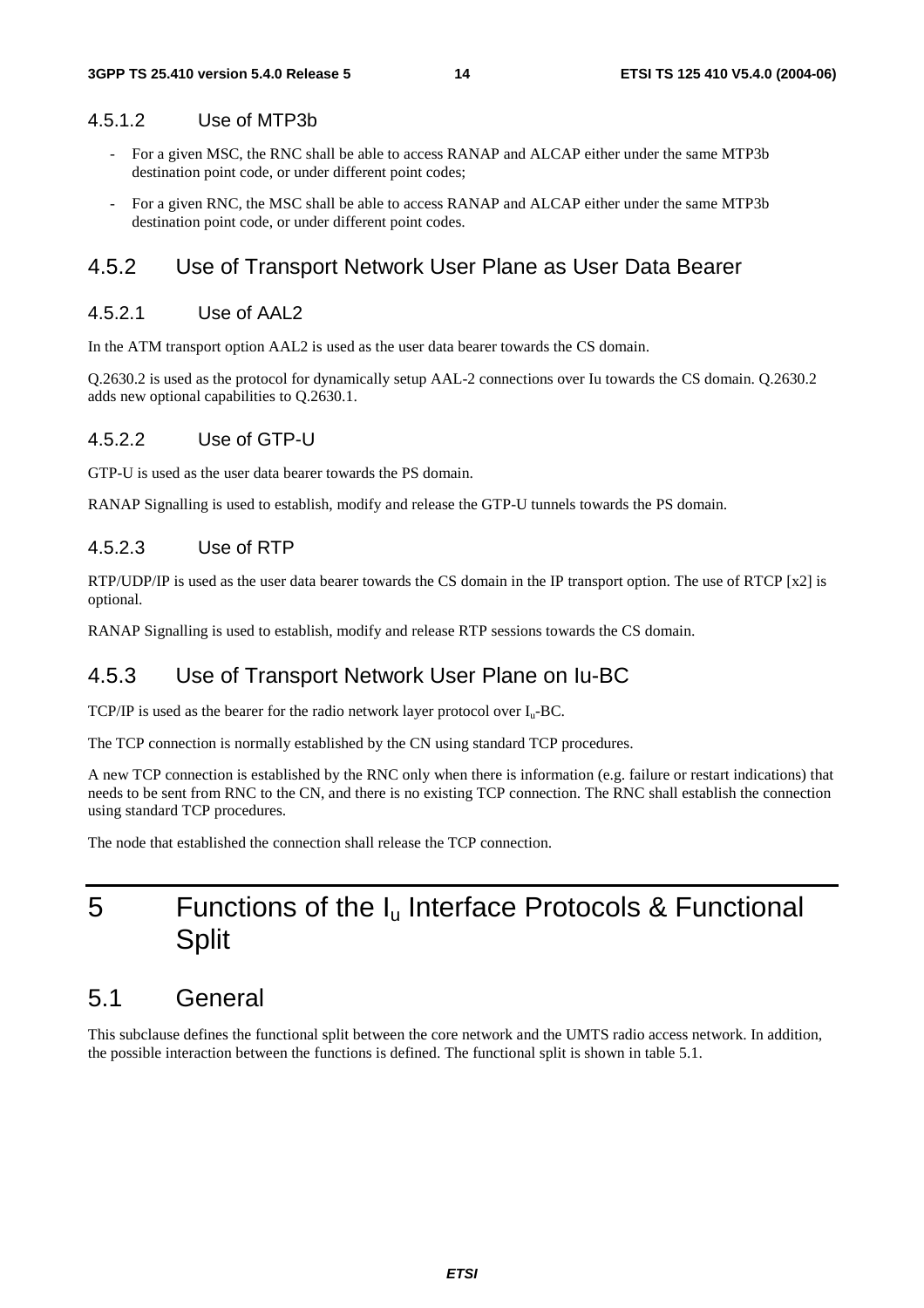| <b>Function</b>                                      | <b>UTRAN</b>                        | <b>CN</b>               |
|------------------------------------------------------|-------------------------------------|-------------------------|
| <b>RAB management functions:</b>                     |                                     |                         |
| RAB establishment, modification and release          |                                     | х                       |
| RAB characteristics mapping $I_u$ transmission       | $\frac{\mathsf{X}}{\mathsf{X}}$     |                         |
| bearers                                              |                                     |                         |
| RAB characteristics mapping Uu bearers               |                                     |                         |
| RAB queuing, pre-emption and priority                | $\frac{\mathsf{X}}{\mathsf{X}}$     | х                       |
|                                                      |                                     |                         |
| <b>Radio Resource Management functions:</b>          |                                     |                         |
| Radio Resource admission control                     | <u>X</u>                            |                         |
| <b>Broadcast Information</b>                         | $\overline{\mathsf{x}}$             | Χ                       |
|                                                      |                                     |                         |
| Iu link Management functions:                        |                                     |                         |
| I <sub>u</sub> signalling link management            | Χ                                   | X                       |
| <b>ATM VC management</b>                             | X                                   | $\overline{\mathsf{X}}$ |
| AAL2 establish and release                           |                                     | $\overline{\mathsf{X}}$ |
| AAL5 management                                      | $\frac{\overline{x}}{\overline{x}}$ | $\overline{\mathsf{x}}$ |
| GTP-U Tunnels management                             | $\overline{\mathsf{x}}$             | X                       |
| <b>TCP Management</b>                                | $\overline{\mathsf{x}}$             | $\overline{\mathsf{x}}$ |
| <b>Buffer Management</b>                             | X                                   |                         |
|                                                      |                                     |                         |
| Iu U-plane (RNL) Management:                         |                                     |                         |
| I <sub>u</sub> U-plane frame protocol management     |                                     | x                       |
| I <sub>u</sub> U-plane frame protocol initialization | X                                   |                         |
|                                                      |                                     |                         |
| <b>Mobility management functions:</b>                |                                     |                         |
| Location information reporting                       | Χ                                   | х                       |
| Handover and Relocation                              |                                     |                         |
| Inter RNC hard HO, lur not used or not available     | X                                   | <u>X</u>                |
| Serving RNS Relocation (intra/inter MSC)             | $\overline{\mathsf{x}}$             | $\overline{\mathsf{x}}$ |
| Inter system hard HO (UMTS-GSM)                      | $\overline{\mathsf{x}}$             | $\overline{\mathsf{x}}$ |
| Inter system Change (UMTS-GSM)                       | X                                   | $\overline{\mathsf{x}}$ |
| Paging Triggering                                    |                                     | $\overline{\mathsf{x}}$ |
|                                                      |                                     |                         |
| <b>Security Functions:</b>                           |                                     |                         |
| Data confidentiality                                 |                                     |                         |
| Radio interface ciphering                            | Χ                                   |                         |
| Ciphering key management                             |                                     | Χ                       |
| User identity confidentiality                        | Χ                                   | X                       |
| Data integrity                                       |                                     |                         |
| Integrity checking                                   | X                                   |                         |
| Integrity key management                             |                                     | Χ                       |
|                                                      |                                     |                         |
| <b>Service and Network Access functions:</b>         |                                     |                         |
| CN Signalling data                                   | $\times$                            | Χ                       |
| Data Volume Reporting                                | $\overline{\mathsf{x}}$             |                         |
| <b>UE Tracing</b>                                    | $\overline{\mathsf{x}}$             | х                       |
| Location reporting                                   | $\overline{\mathsf{x}}$             | $\overline{\mathsf{x}}$ |
|                                                      |                                     |                         |
| I <sub>u</sub> Co-ordination functions:              |                                     |                         |
| Paging co-ordination                                 | х                                   | х                       |
| <b>NAS Node Selection Function</b>                   | X                                   |                         |

#### **Table 5.1: Iu interface functional split**

## 5.2 RAB management Functions

### 5.2.1 RAB establishment, modification and release function

The RAB, Radio Access Bearer, is defined to be set-up between UE and CN. Depending on subscription, service, requested QoS etc. different types of RABs will be used. It is the CN that controls towards the UTRAN the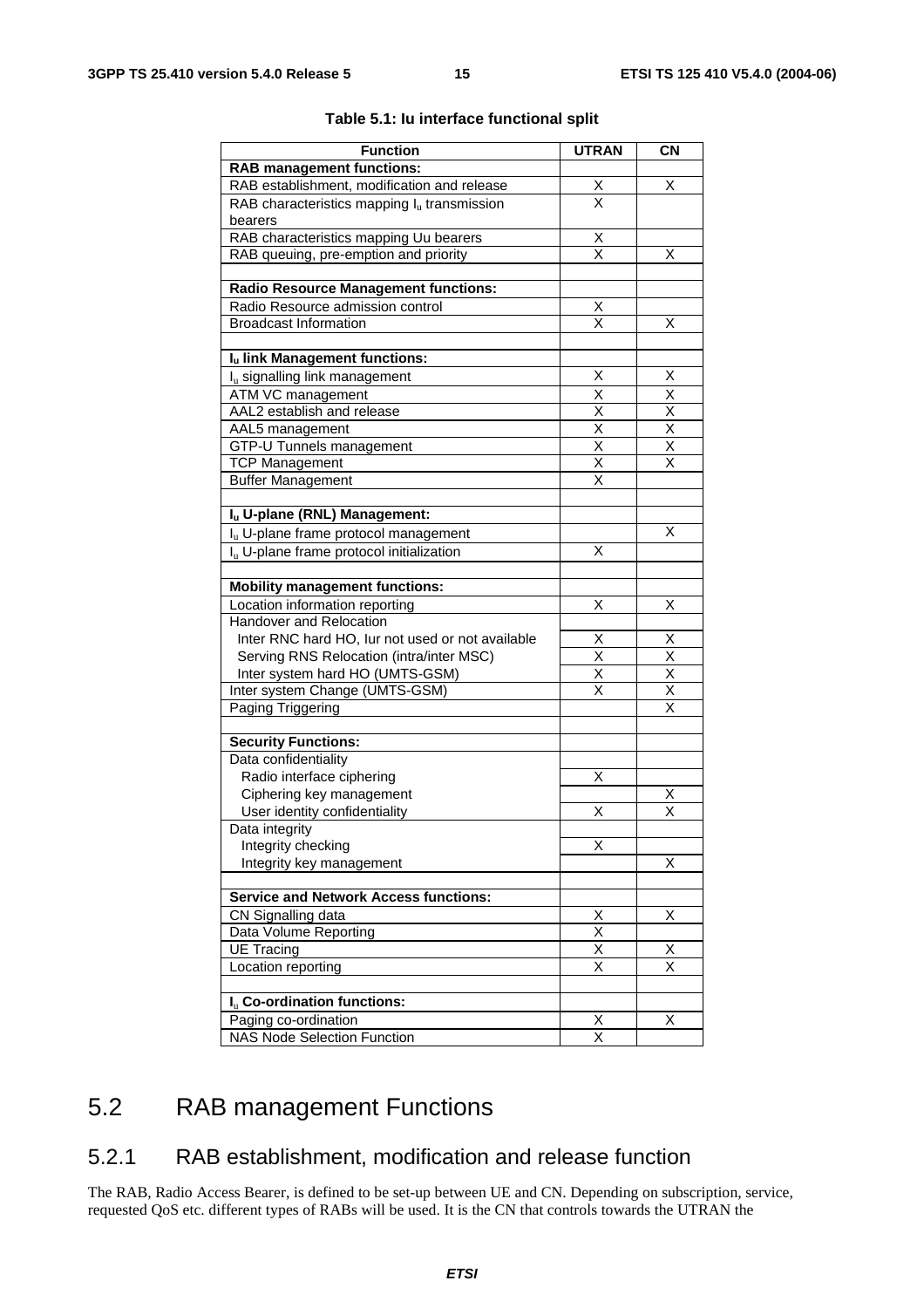establishment, modification or release of a RAB. Furthermore, the CN selects the type of the transport bearer, i.e. ATM or IP.

The RAB identity is allocated by CN by mapping the value for the NAS Binding information (from the actual protocol IE for the respective CN domain) to the RAB ID as specified in [3]. The RAB identity is globally significant on both the radio bearer and on the Iu bearer for a given UE in a particular CN domain.

RAB establishment, modification and release is a CN initiated function.

RAB establishment, modification and release is a UTRAN executed function.

RAB release request is a UTRAN initiated function, triggered when UTRAN e.g. fails to keep the RAB established with the UE.

#### 5.2.2 RAB characteristics mapping to Uu bearers function

The RAB characteristics mapping function is used to map the radio access bearers to the Uu bearers. The mapping is performed during the establishment of the RAB. UTRAN shall perform the mapping between the bearers.

RAB mapping to Uu transmission bearers is a UTRAN function.

#### 5.2.3 RAB characteristics mapping to Iu transport bearers

The RAB characteristics mapping function is used to map the radio access bearers to the Iu interface transport bearers. The mapping is performed during the establishment of the RAB.

UTRAN shall perform this mapping between the bearers if AAL2 is used, since it is the UTRAN that establishes the AAL2 connections.

In case of RAB towards the PS domain, UTRAN shall perform the mapping between the radio access bearers and the IP layer.

RAB characteristics mapping to Iu transport bearers is a UTRAN function.

#### 5.2.4 RAB queuing, pre-emption and priority function

The allocation/retention priority level of a RAB is determined by the CN based on e.g. subscription information, QoS information etc. Accordingly, the CN shall request RAB establishment or modification with an indication of the priority level and the pre-emption capability of that RAB and the queuing vulnerability. Queuing and resource pre-emption shall be performed by UTRAN accordingly.

RAB queuing, pre-emption and allocation/retention priority handling is a UTRAN controlled function.

RAB queuing, pre-emption and allocation/retention priority setting is a CN function.

#### 5.3 Radio Resource Management over Iu

#### 5.3.1 Radio resource admission control

When UTRAN receives a request to establish or modify a radio access bearer from the CN, the current radio resource situation is analysed and the admission control either accepts or rejects the request. This is called "Radio resource admission control" and is handled by the UTRAN. If the request is queued, it is handled by the RAB queuing, preemption and priority function.

#### 5.3.2 Broadcast information management

This function consists in the broadcast from network toward UE of some information in the coverage area of the whole network or different parts of the network.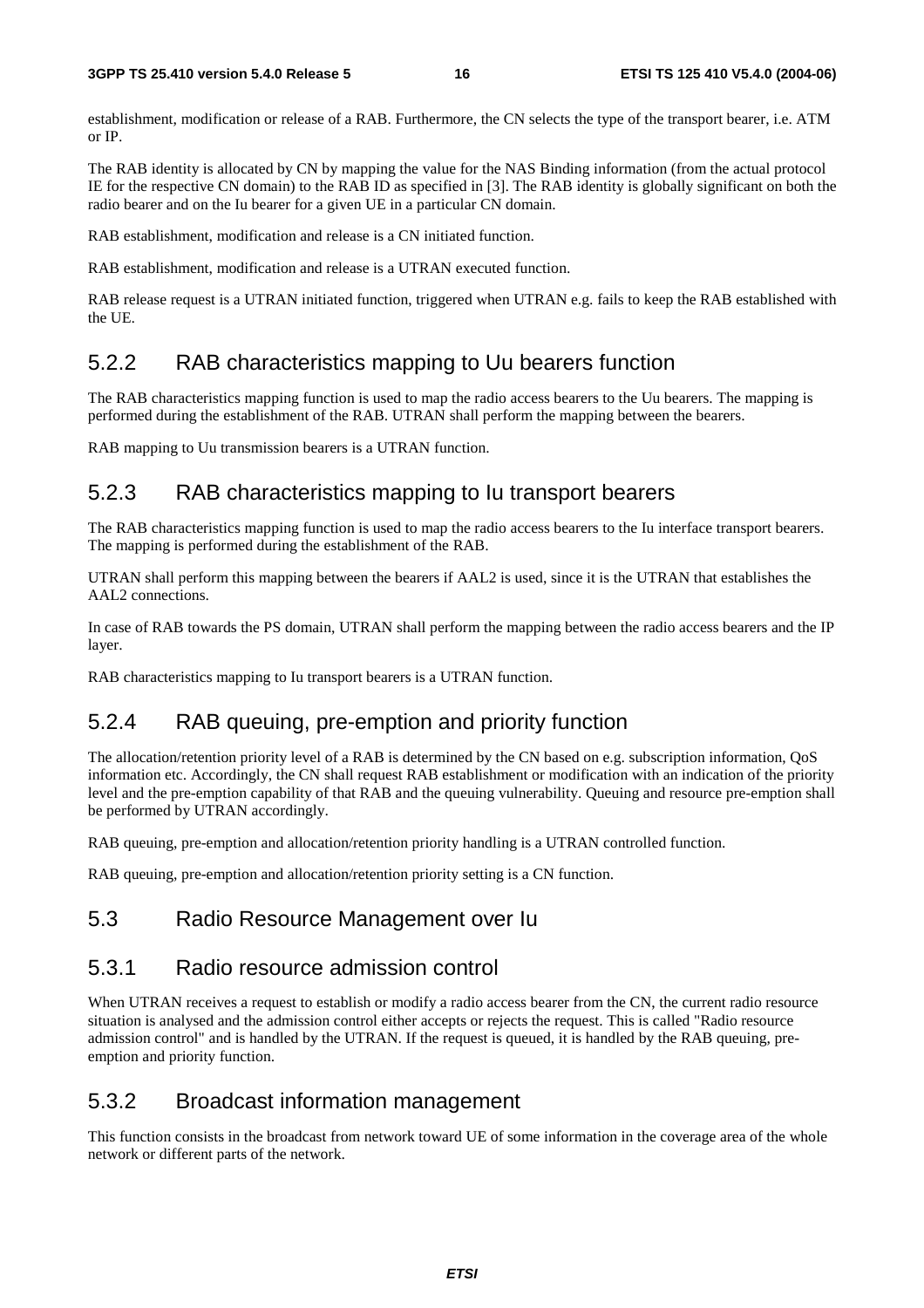There are two kinds of Broadcast information management. UTRAN broadcast information, and Cell Broadcast information management. All UTRAN broadcast information management shall be handled locally within UTRAN. All Cell Broadcast information is controlled by CN and executed by UTRAN.

### 5.4 Iu link Management functions

### 5.4.1 Iu Signalling Link Management function

The  $I<sub>u</sub>$  signalling link management function provides a reliable transfer of the radio network signalling between UTRAN and CN. Both CN and UTRAN manage the function.

This function is in particular responsible for Iu signalling connection establishment, which can be established either by the CN or the RNC and for  $I_u$  signalling connection release, which is controlled by CN possibly upon UTRAN request.

### 5.4.2 ATM Virtual Connection Management function

This function refers to handling of ATM Virtual Connections (VCs) between CN and UTRAN.

This function shall be used to establish, maintain and release the ATM VCs. For permanent VCs, it is regarded to be an O&M function.

This function also includes the selection of a Virtual Circuit to be used for a particular RAB. The selection of ATM VC upon an Iu radio access bearer service request, shall be done by UTRAN. The selected VC shall fulfil the requirements of the request. The VC may consist of several sublinks: such as SCCP connections, AAL2 connections or IP flows.

### 5.4.3 AAL2 connection establish and release function

This function is used to establish and release the AAL type 2 connections between CN and UTRAN upon an Iu radio access bearer service request. Both UTRAN and CN are taking part in the establishment of AAL2 connection. UTRAN shall initiate both establishment and release of AAL2 connections. In abnormal cases, the CN may also initiate release of AAL2 connections. The use of AAL2 for Iu transmission bearers depends on type of CN.

### 5.4.4 AAL5 management function

AAL5 connections between CN and UTRAN shall be pre-configured at system initialisation. Basic configuration is PVCs. For user data, SVC is possible.

The AAL5 management is a function handled by both the CN and the UTRAN.

### 5.4.5 GTP-U tunnels management function

This function is used to establish and release GTP-U tunnels between CN and UTRAN upon a radio access bearer service request. This involves assigning a tunnel identifier for each direction and the creation of a context containing the tunnel information. The tunnel identifier for the downlink is allocated by the UTRAN, and the tunnel identifier for the uplink is allocated by the CN. Both CN and UTRAN should maintain the context. The use of GTP-U for  $I<sub>u</sub>$  transport bearers depends on type of CN.

### 5.4.6 TCP Management Function

This function is used to establish and release the TCP connections between CN and UTRAN over  $I_u$ -BC.

The TCP management function exists in both UTRAN and CN.

### 5.4.7 Buffer Management

Congestion control shall be performed over the Iu user plane using buffer management and no flow control.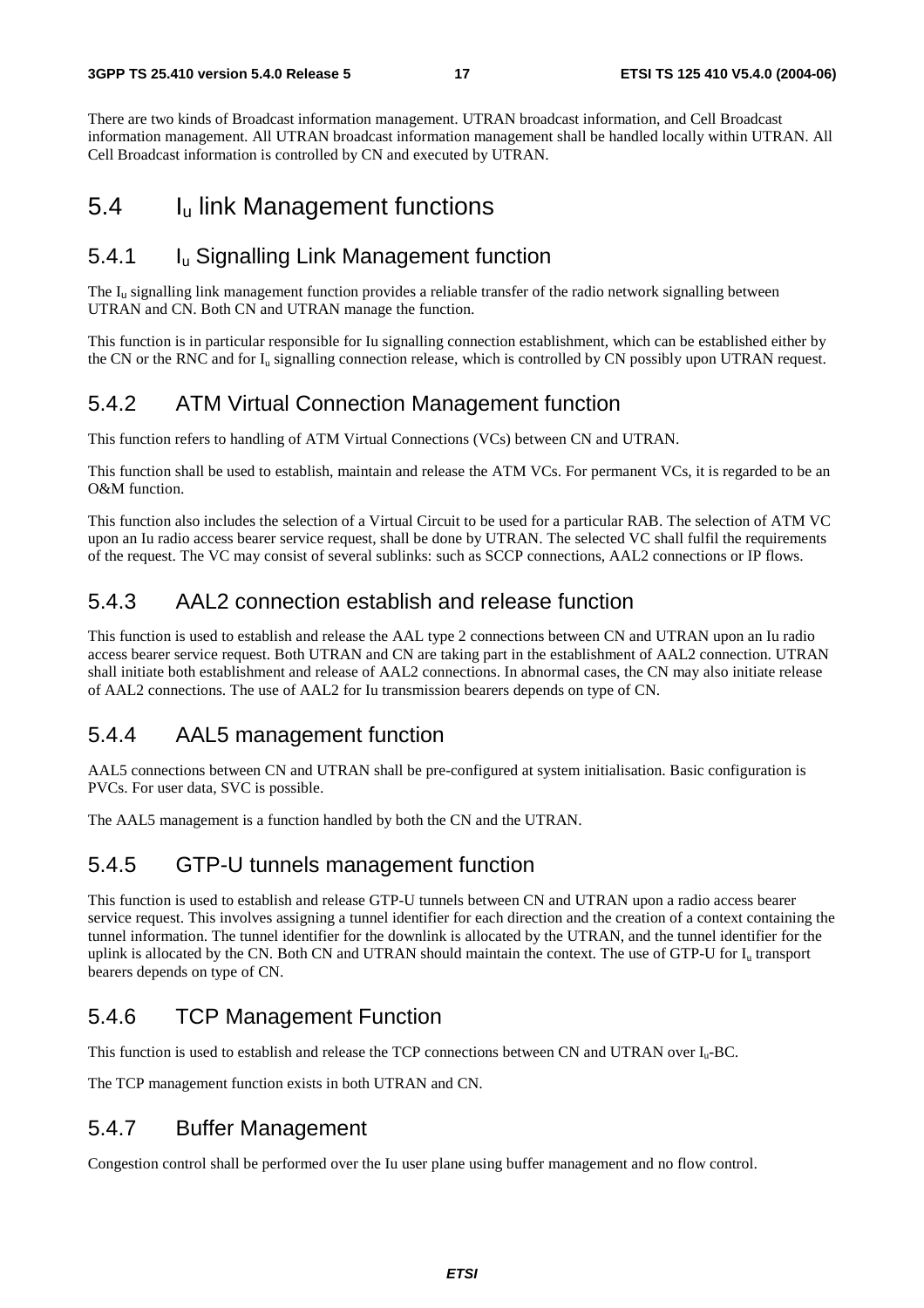This function includes buffers to store received packet data units that at reception can not be processed due to e.g. congestion. In UTRAN, there must be a buffer management function handling received packets from the peer CN node.

The used mechanism is not in the scope of the present document and not relevant to be standardised.

Buffer management is a UTRAN function.

#### 5.4.8 RTP Session Management Function

This function is used to establish and release RTP sessions between CN and UTRAN upon a radio access bearer service request. This involves assigning a RTP session identifier for each direction and the creation of a context containing the RTP session information. The RTP session identifier for the downlink is allocated by the UTRAN, and the RTP session identifier for the uplink is allocated by the CN. Both CN and UTRAN should maintain the RTP session context. The use of RTP for Iu transport bearers depends on type of CN.

### 5.5 Iu U-plane (RNL) Management Functions

### 5.5.1 Iu U-plane frame protocol mode selection function

The I<sub>u</sub> UP in the Radio Network Layer provides modes of operation that can be activated on RAB basis. For a given RAB, the  $I_{\text{u}}$  UP operates either in a Transparent or in Support mode.  $I_{\text{u}}$  U-plane frame protocol mode is selected by the CN. A set of appropriate U-plane version(s) is indicated within RANAP. The final U-plane version is selected during the Iu UP initiation procedure among the indicated version(s).

This function is a CN function.

#### 5.5.2 Iu U-plane frame protocol initialisation

 $I_{u}$  U-plane frame protocol is initialised by the UTRAN. In certain cases, as described in [15], the  $I_{u}$  U-plane frame protocol may be initialised by the CN.

### 5.6 Mobility Management Functions

### 5.6.1 Location information update function

Some functionality within the CN, needs information about the present location of an active UE, i.e. a UE with established signalling connection. The Location information update function is used to transfer this information from the UTRAN to the CN. It is the UTRAN responsibility to send this information initially at the signalling connection establishment for a UE and at any change of the UE location as long as the signalling connection exists. For this function, the location information shall be at Location and Routing Area level.

#### 5.6.2 Handover and Relocation functions

#### 5.6.2.1 Inter RNC hard HO function, Iur not used or not available

This functionality includes procedures for handover from one RNC to another RNC when Iur interface is not used or is not available, i.e. soft handover is not possible. The connection is switched in the CN, so both UTRAN and CN are involved. Both intra and inter CN entity cases are applicable. This functionality includes also the moving of the Serving RNS functionality from one RNC to another RNC.

#### 5.6.2.2 Serving RNS Relocation function

This functionality allows moving the Serving RNS functionality from one RNC to another RNC, e.g. closer to where the UE has moved during the communication. The Serving RNS Relocation procedure may be applied when active cell management functionality has created a suitable situation for it. Both UTRAN and CN are involved.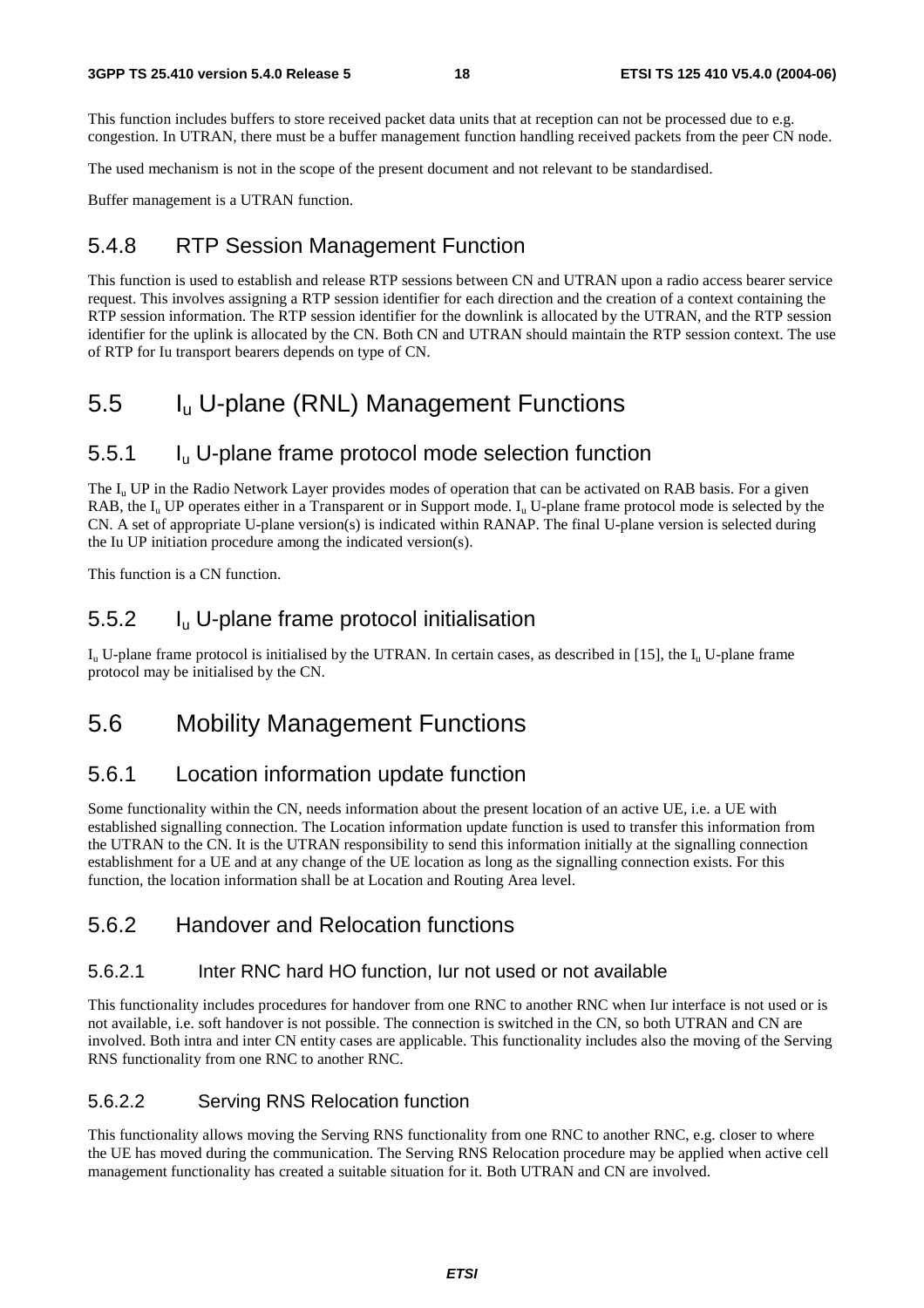#### 5.6.2.3 Inter system Handover (e.g. UMTS-GSM) function

Inter system handover is performed when a mobile hands over between cells belonging to different systems such as GSM and UMTS. For intersystem handover between UMTS and GSM, the GSM procedures are used within the GSM network. Both UTRAN and CN are involved.

NOTE: The GSM BSSMAP procedures are outside the scope of the present document.

### 5.6.2A Inter System Change (e.g. UMTS-GSM) function

Inter system change is performed when a GPRS attached mobile moves from cells belonging to different systems such as GSM and UMTS. For intersystem change between UMTS and GSM, the GPRS procedures are used within the GPRS network. Both UTRAN and CN are involved.

### 5.6.3 Paging Triggering

The Core Network shall, when considered necessary, trigger the Location/Routing/RNC Area paging in the UTRAN system.

#### 5.6.4 Shared Networks Access Control

The Shared Networks Access Control function allows the CN to request the UTRAN to apply UE specific access control to the UTRAN and the neighbouring networks on a PLMN or an SNA basis. The Shared Networks Access Control function is further described in [1].

### 5.7 Security Functions

#### 5.7.1 Data Confidentiality

#### 5.7.1.1 Radio interface ciphering function

The radio interface shall be ciphered upon request of the Core Network. Both Signalling and user data may be subject to ciphering. The ciphering shall be done within UTRAN.

#### 5.7.1.2 Ciphering key management function

The ciphering key and the permitted algorithm shall be supplied by the CN. UTRAN selects the used algorithm.

#### 5.7.2 Data integrity

#### 5.7.2.1 Integrity checking

The purpose of the integrity check is to make sure that the signalling continues between the same elements as by authentication. The integrity check shall be done within the UTRAN.

#### 5.7.2.2 Integrity key management

The integrity key and the permitted algorithm shall be supplied by the CN. UTRAN selects the used algorithm.

### 5.8 Service and Network Access Functions

#### 5.8.1 Core Network signalling data transfer function

The NAS CN signalling data such as Call Control (CC), Session Management (SM), Mobility Management (MM), Short Message Services Point to Point and Supplementary Services (SS) shall be transparently conveyed between the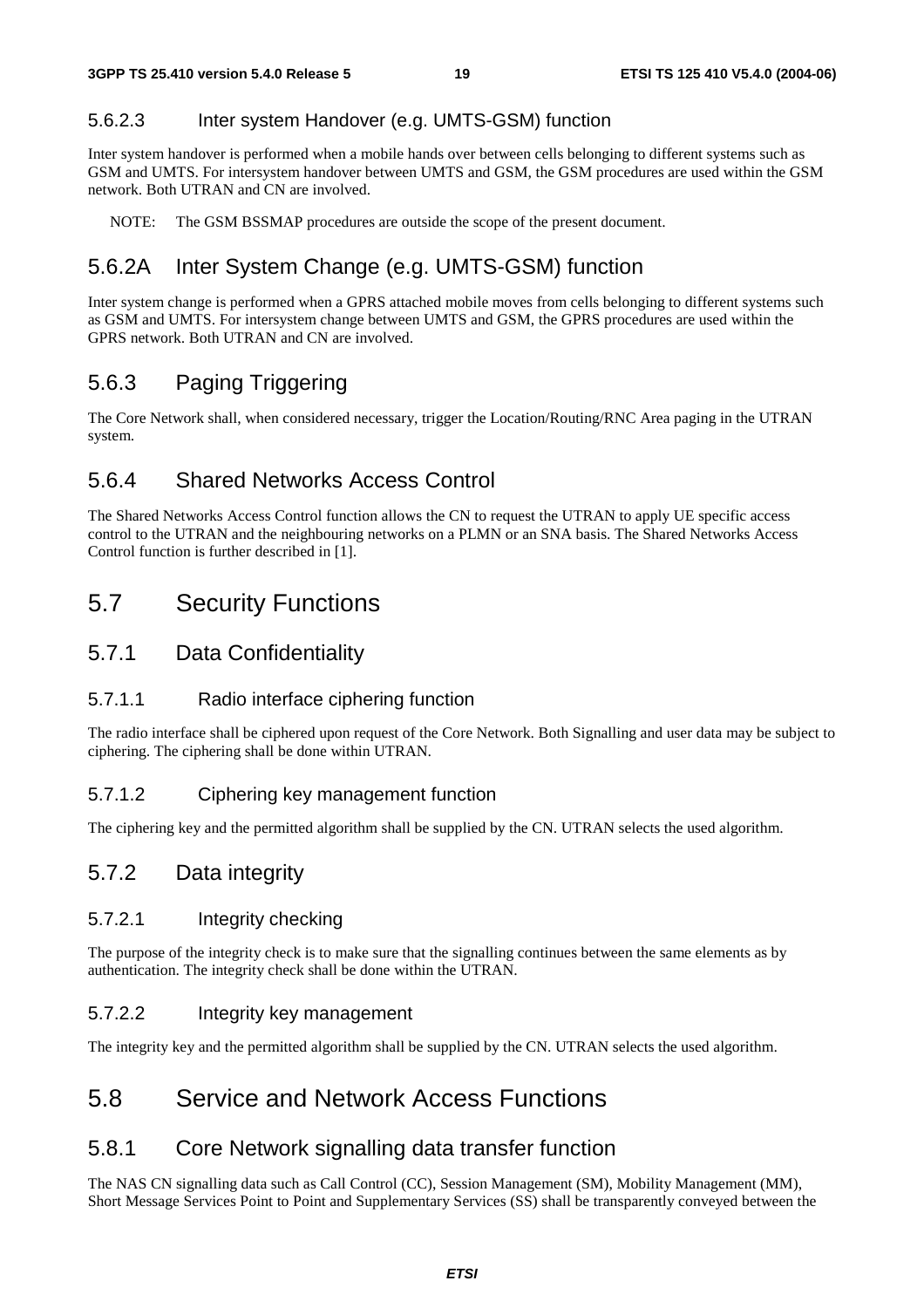CN and the UE. Over the Iu interface, the same Iu interface channel that is used for the UTRAN-CN signalling shall be used.

### 5.8.2 Data Volume Reporting

The data volume reporting function is used to report the volume of unacknowledged data to the CN. The function shall be in the UTRAN and is triggered from the CN.

### 5.8.3 UE Tracing

This feature allows tracing of various events related to the UE and its activities. This is an O&M functionality.

### 5.8.4 Location reporting function

The positioning function performs the determination of the geographical position for an UE. The location reporting function transfers the positioning information between the UTRAN and the CN according to CN commands. This function involves UTRAN and CN.

### 5.9 Co-ordination Functions

#### 5.9.1 Paging Co-ordination function

The two CN domain architecture implies need for a page co-ordination, i.e. handling of page triggered by one CN node when UE has a signalling connection to the other CN node. The paging co-ordination is performed by UTRAN and/or optionally by CN. The Common ID is used for UTRAN paging co-ordination. The CN provides the UTRAN with the Common ID.

The paging co-ordination is a UTRAN function. Optionally the paging co-ordination may be performed in the CN.

### 5.9.2 NAS Node Selection Function

The optional NAS Node Selection Function enables the RNC to initially assign CN resources to serve a UE and subsequently setup a signalling connection to the assigned CN resource.

The method by which the RNC initially assigns CN resources is implementation dependent.

The NNSF is described in detail in [25].

### 5.9.3 Information Transfer Function

The Information Transfer function allows configuration data to be passed from the CN to the RNC upon CN trigger. This function is operated in acknowledged mode. It should be used by the CN to maintain alignment between the data as configured in the CN and the configuration data provided to the UTRAN. This may be used e.g. to coordinate the SNA geographical definition (LA to SNA mapping) between CN and UTRAN in order to apply access control on an SNA basis.

## 6 Iu Interface Protocol Structure

### 6.1 General

The Radio Network signalling over Iu consists of the Radio Access Network Application Part (RANAP). The RANAP protocol consists of mechanisms to handle all procedures between the CN and UTRAN. It is also capable of conveying messages transparently between the CN and the UE without interpretation or processing by the UTRAN.

Over the  $I_u$  interface the RANAP protocol is, e.g. used for: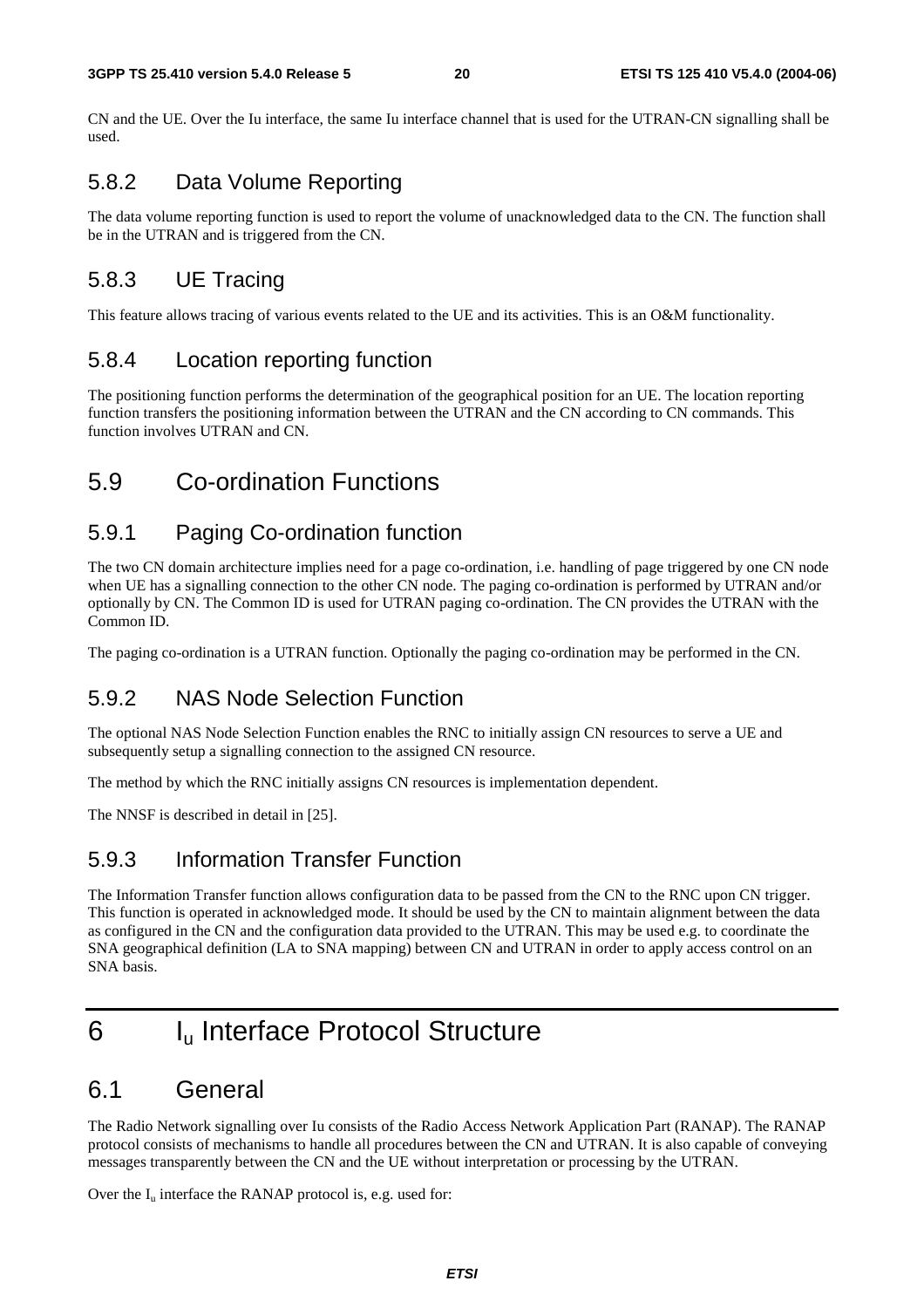- Facilitate a set of general UTRAN procedures from the Core Network such as paging -notification as defined by the notification SAP in [3].
- Separate each User Equipment (UE) on the protocol level for mobile specific signalling management as defined by the dedicated SAP in [3].
- Transfer of transparent non-access signalling as defined in the dedicated SAP in [3].
- Request of various types of UTRAN Radio Access Bearers through the dedicated SAP in [3].
- Perform the SRNS Relocation function.

The Radio Access Bearers are provided by the Access Stratum.

Over Iu-BC, a datagram mechanism is used, so there is no clear separation of control and user planes, and the SABP protocol is used for data transfer and signalling.

### 6.2 Iu-CS

Figure 6.1 shows the protocol structure for  $I_u$ -CS, following the structure described in [1].



\*) RTCP is optional.

**Figure 6.1: Iu –Interface Protocol Structure towards CS Domain**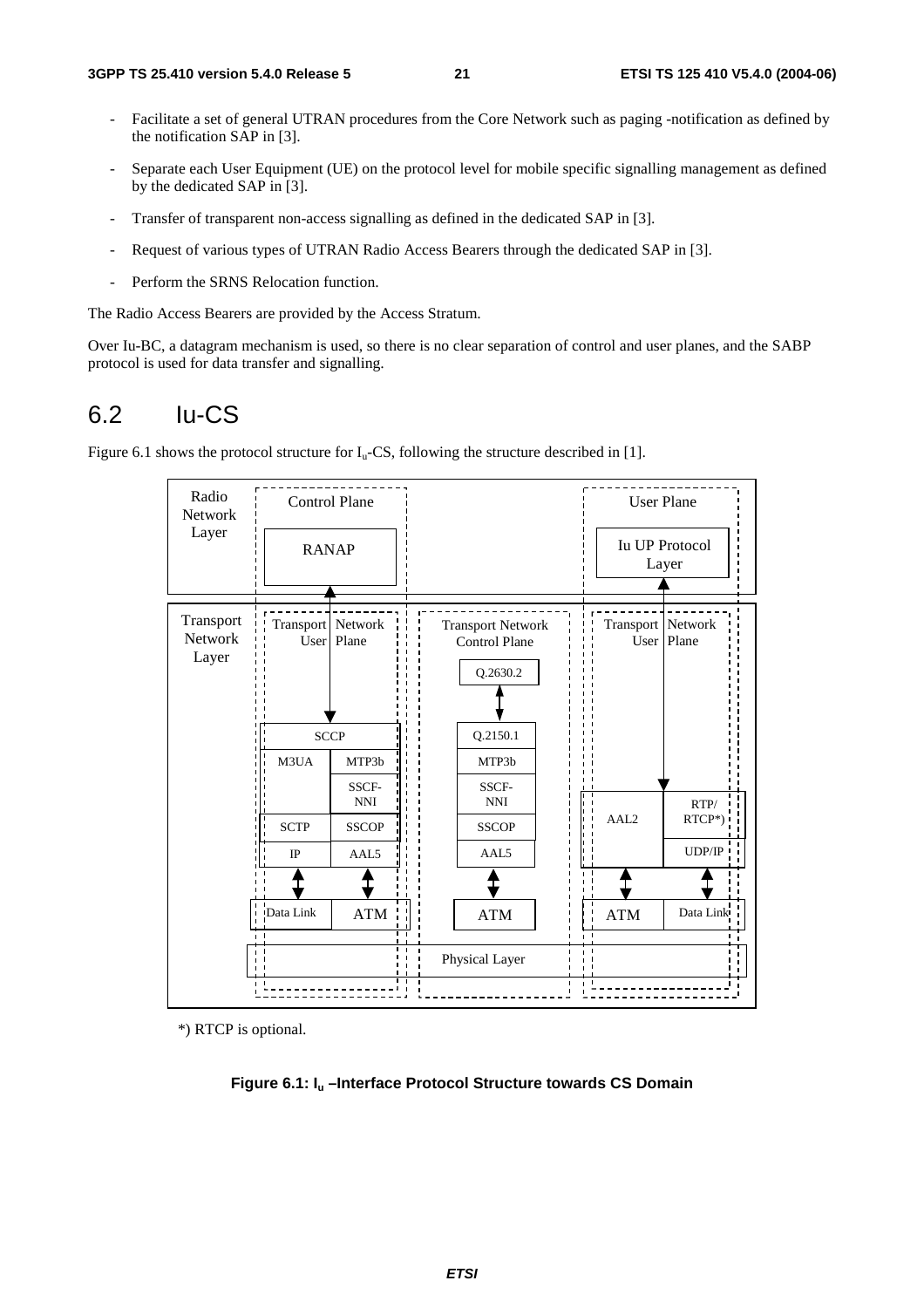## 6.3 Iu-BC

Figure 6.2 shows the protocol structure for the  $I_u$ -BC.



**Figure 6.2: Iu Interface Protocol Structure towards Broadcast Domain**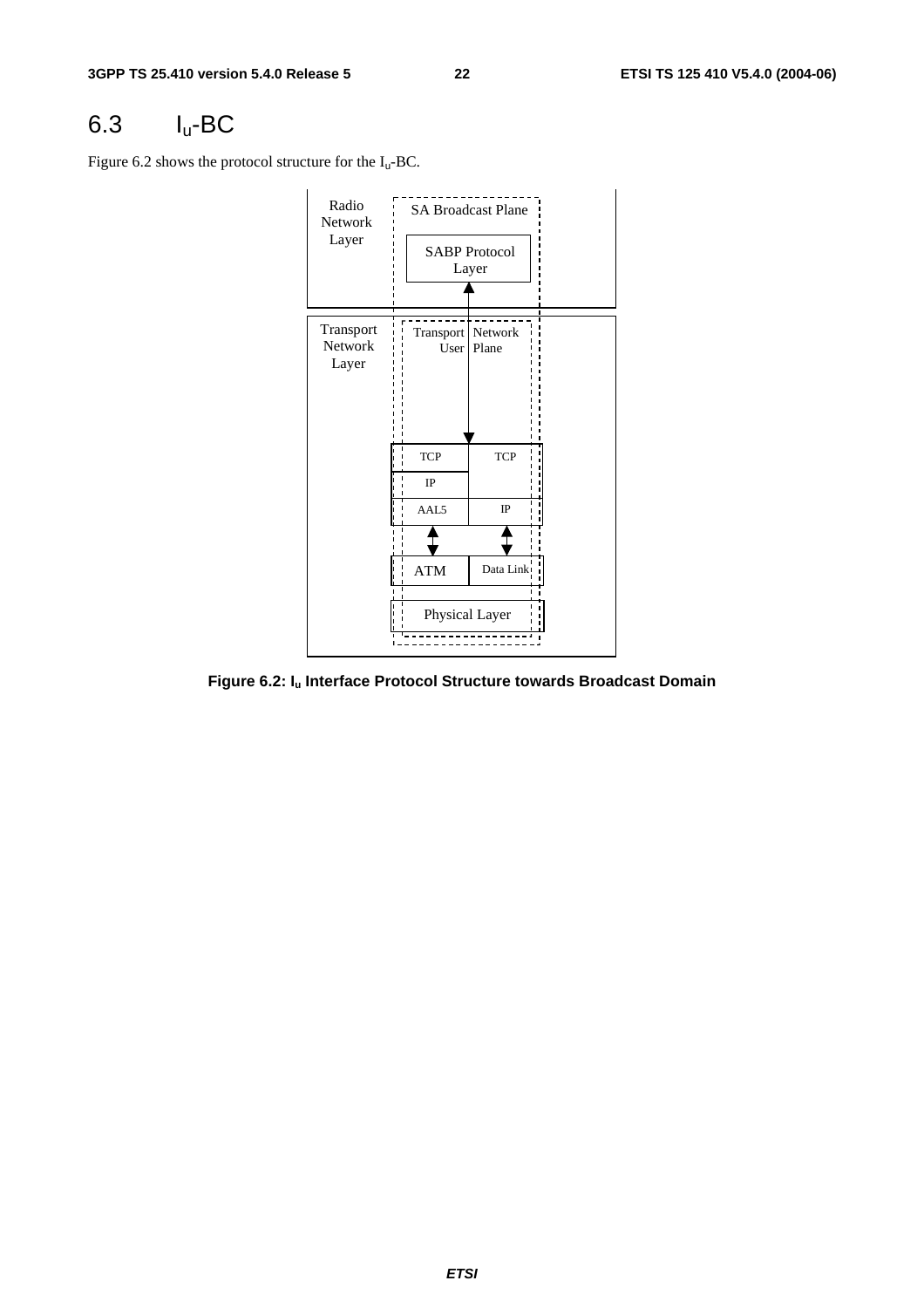### 6.4 Iu-PS

Figure 6.3 shows the protocol structure for Iu-PS, following the structure described in [1].



Figure 6.3: I<sub>u</sub> Interface Protocol Structure towards PS Domain

## 7 Other I<sub>u</sub> Interface Specifications

## 7.1 UTRAN I<sub>u</sub> Interface: Layer 1 (3GPP TS 25.411)

3GPP TS 25.411 [4] specifies the range of physical layer technologies that may be used to support the Iu interface.

## 7.2 UTRAN Iu Interface: Signalling Transport (3GPP TS 25.412)

3GPP TS 25.412 [5] specifies the signalling bearers for the RANAP and transport network control plane protocols for both Iu-PS and Iu-CS.

### 7.3 UTRAN Iu Interface: RANAP Specification (3GPP TS 25.413)

3GPP TS 25.413 [6] specifies the RANAP protocol for radio network control plane signalling over the Iu interface.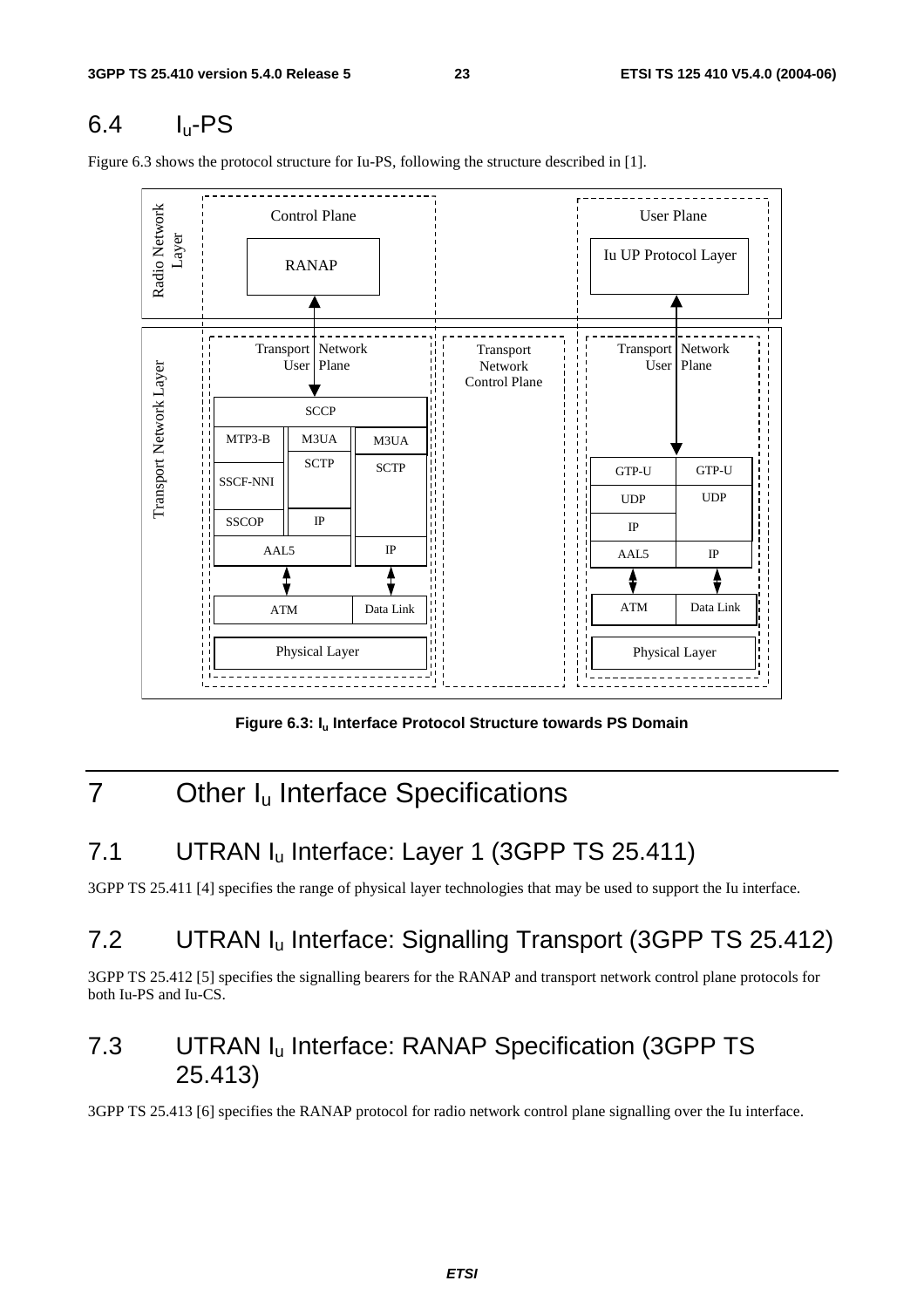### 7.4 UTRAN I<sub>u</sub> Interface: Data Transport and Transport Signalling (3GPP TS 25.414)

3GPP TS 25.414 [7] specifies the transport bearers for the user plane of the Iu interface. It also specifies the protocol used to control these transport bearers.

### 7.5 UTRAN I<sub>u</sub> Interface: CN-UTRAN User Plane Protocol (3GPP TS 25.415)

3GPP TS 25.415 [8] specifies the user plane frame handling protocol for the Iu interface.

### 7.6 UTRAN Iu Interface: Service Area Broadcast Protocol SABP (3GPP TS 25.419)

3GPP TS 25.419 [14] specifies the communication requirements over the Iu interface towards the BC domain.

### 7.7 Summary

The present document, 3GPP TS 25.410, specifies the general aspects and principles of the  $I_u$  interface as a whole.

The relationship between the other technical specifications that define the UTRAN Iu interface is shown in figure 7.1.



#### **Figure 7.1: Summary of Iu Interface Specification Structure**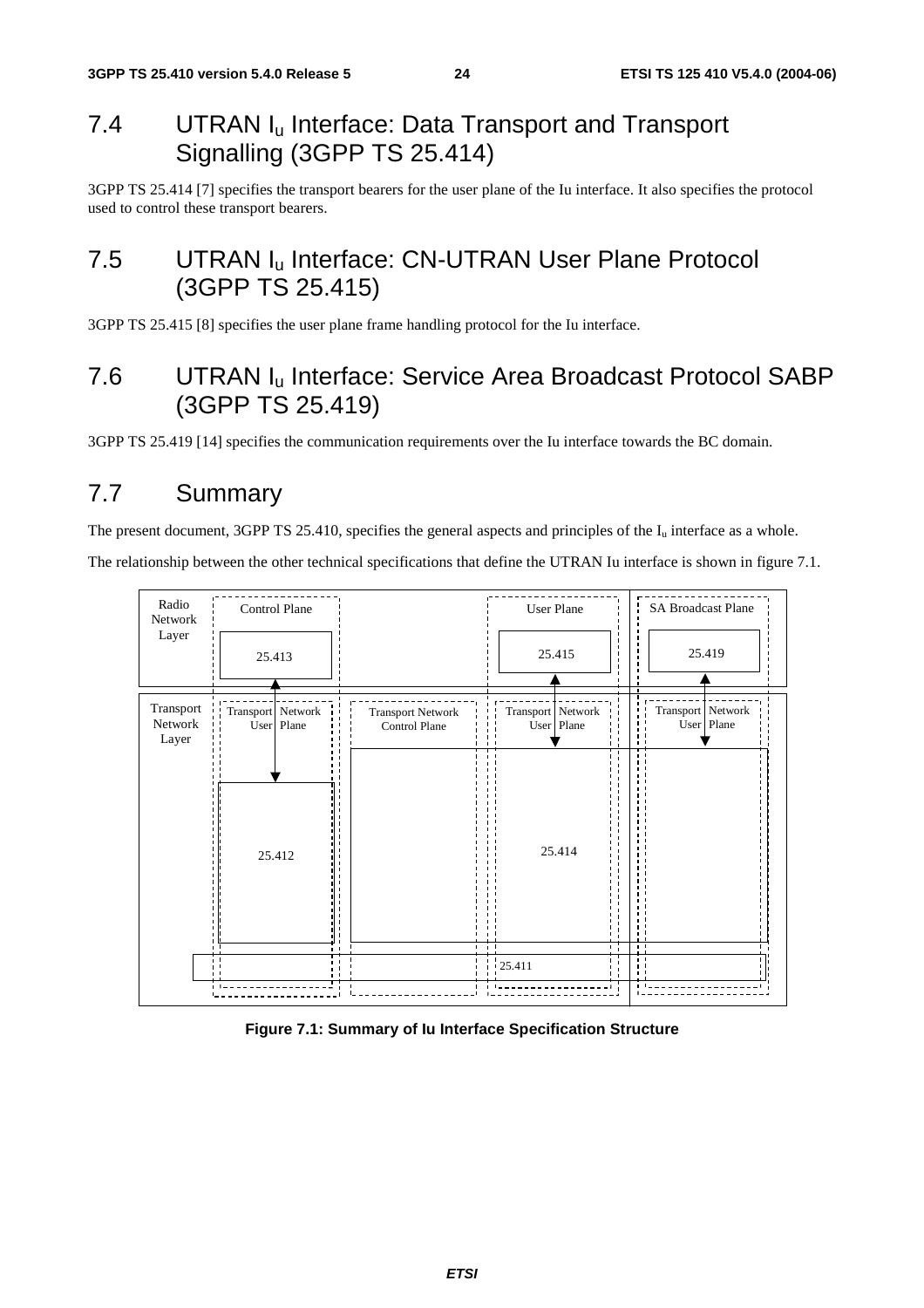## Annex A (informative): Change history

| <b>Change history</b> |         |                          |           |                       |                                                        |  |
|-----------------------|---------|--------------------------|-----------|-----------------------|--------------------------------------------------------|--|
| TSG RAN#              | Version | CR.                      | Tdoc RAN  | <b>New</b><br>Version | Subject/Comment                                        |  |
| <b>RAN 05</b>         |         | $\overline{\phantom{0}}$ |           | 3.0.0                 | Approved at TSG RAN #5 and placed under Change Control |  |
| <b>RAN 06</b>         | 3.0.0   | $\overline{\phantom{0}}$ |           | 3.1.0                 | Approved at TSG RAN #6 and placed under Change Control |  |
| <b>RAN 07</b>         | 3.1.0   | $\overline{\phantom{0}}$ |           | 3.2.0                 | Approved at TSG RAN #7                                 |  |
| <b>RAN 10</b>         | 3.2.0   | 005<br>007<br>800        | RP-000609 | 3.3.0                 | Approved at TSG RAN #10                                |  |
|                       |         |                          |           |                       |                                                        |  |

| <b>Change history</b> |      |               |           |            |                                                             |       |            |
|-----------------------|------|---------------|-----------|------------|-------------------------------------------------------------|-------|------------|
| Date                  | TSG# | TSG Doc.      | <b>CR</b> | <b>Rev</b> | Subject/Comment                                             | Old   | <b>New</b> |
| 03/2001               | 11   | RP-010163     | 15        |            | Approved at TSG RAN #11 and placed under Change Control     |       | 4.0.0      |
| 06/2001               | 12   | RP-010372 018 |           |            | Approved at TSG RAN #12                                     | 4.0.0 | 4.1.0      |
| 06/2001               | 12   | RP-0103911022 |           |            | Approved at TSG RAN #12                                     | 4.0.0 | 4.1.0      |
| 09/2001               | 13   | RP-010577 020 |           | 4          | Intersystem Change clarifications                           | 4.1.0 | 4.2.0      |
| 09/2001               | 13   | RP-0105931021 |           | 2          | Iu UP version selection                                     | 4.1.0 | 4.2.0      |
| 09/2001               | 13   | RP-0106971009 |           |            | Iu connection principles enhancement, CS domain             | 4.1.0 | 4.2.0      |
| 12/2001               | 14   | RP-010847 024 |           |            | SS7 point codes over lu-cs                                  | 4.2.0 | 4.3.0      |
| 12/2001               | 14   | RP-010847 026 |           |            | <b>Iu-BC Connectivity</b>                                   | 4.2.0 | 4.3.0      |
| 12/2001               | 14   | RP-010847 028 |           |            | SCCP Connection Release Initiated by RNC in Abnormal case   | 4.2.0 | 4.3.0      |
| 12/2001               | 14   | RP-010847 031 |           |            | <b>Addition of "Specification Notations" Section</b>        | 4.2.0 | 4.3.0      |
| 12/2001               | 14   | RP-010870 029 |           |            | Confusing use of 'per CN Domain'                            | 4.2.0 | 4.3.0      |
| 03/2002               | 15   | RP-0201891032 |           | 3          | Introduction of IP transport option in UTRAN                | 4.3.0 | 5.0.0      |
| 03/2002               | 15   | RP-0202571036 |           |            | NNSF Impacts upon the Iu Interface Connectivity             | 4.3.0 | 5.0.0      |
| 06/2002               | 16   | RP-020405 039 |           |            | Correction of TNL release                                   | 5.0.0 | 5.1.0      |
| 09/2002               | 17   | RP-0205991042 |           |            | Inclusion of RANAP message in RNC initiated SCCP Connection | 5.1.0 | 5.2.0      |
|                       |      |               |           |            | Request                                                     |       |            |
| 12/2002               | 18   | RP-020764     | 043       | 2          | Introduction of the Access Control Function                 | 5.2.0 | 5.3.0      |
| 06/2004               | 24   | RP-040254 053 |           |            | Completion of the REL-5 IP Transport WI                     | 5.3.0 | 5.4.0      |

#### **ETSI**